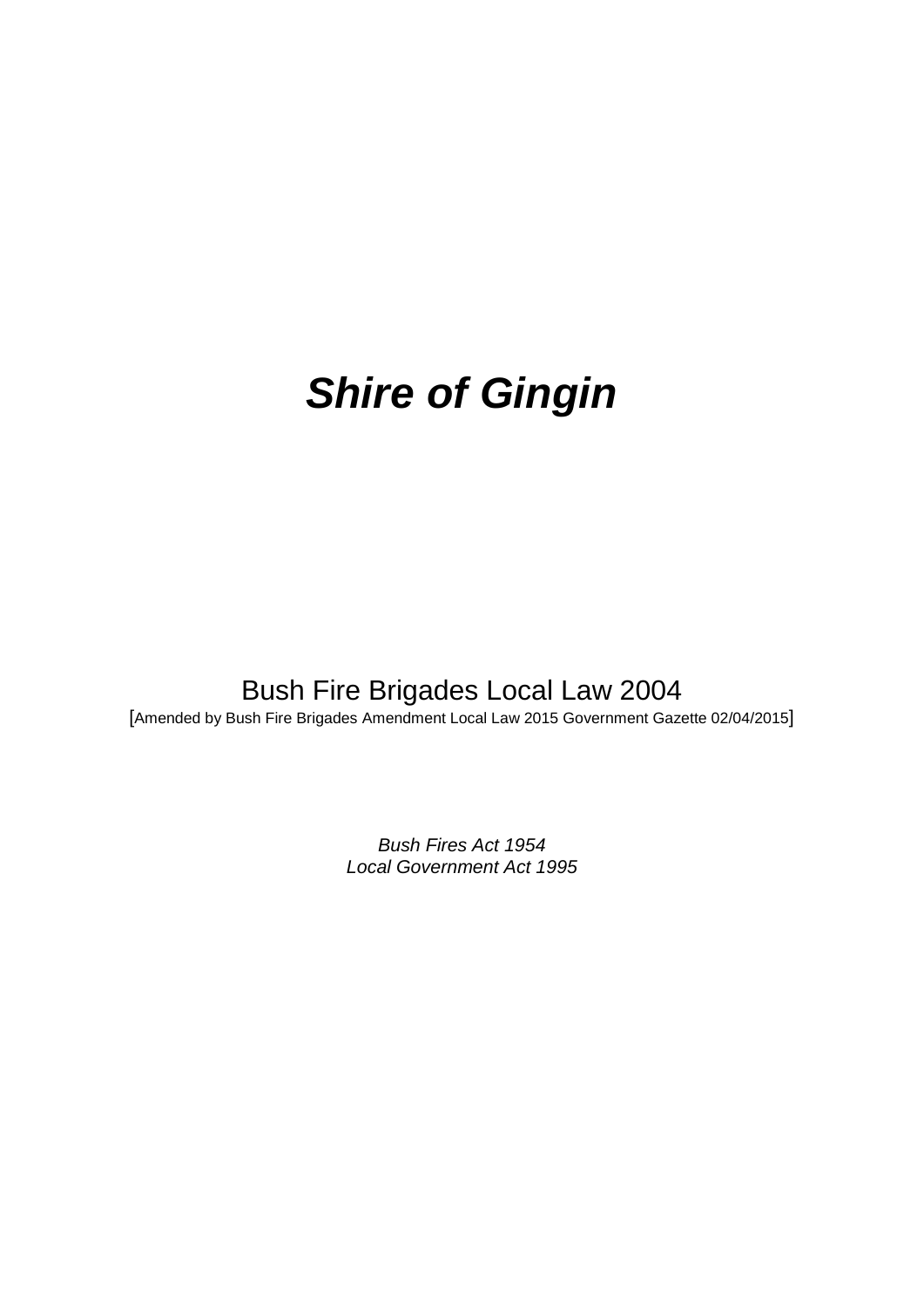# **TABLE OF CONTENTS**

| 1.1  |                                                                      |  |  |
|------|----------------------------------------------------------------------|--|--|
| 1.2  |                                                                      |  |  |
| 1.3  |                                                                      |  |  |
| 1.4  |                                                                      |  |  |
|      |                                                                      |  |  |
|      |                                                                      |  |  |
| 2.1  |                                                                      |  |  |
|      |                                                                      |  |  |
| 2.3  |                                                                      |  |  |
|      | Division 3 - Application of Rules to a bush fire brigade  4          |  |  |
| 2.4  |                                                                      |  |  |
|      |                                                                      |  |  |
| 2.5  |                                                                      |  |  |
|      |                                                                      |  |  |
| 2.6  |                                                                      |  |  |
| 2.7  |                                                                      |  |  |
|      | <b>PART 3 - ORGANISATION AND MAINTENANCE OF BUSH FIRE BRIGADES 5</b> |  |  |
|      |                                                                      |  |  |
| 3.1  |                                                                      |  |  |
| 3.2  |                                                                      |  |  |
|      |                                                                      |  |  |
| 3.3  | Managerial role of Chief Bush Fire Control Officer 5                 |  |  |
| 3.4  |                                                                      |  |  |
| 3.5  |                                                                      |  |  |
|      | Division 3 - Annual general meetings of bush fire brigades  6        |  |  |
| 3.6  |                                                                      |  |  |
| 3.7  | Nomination of bush fire control officers to Bush Fire Advisory       |  |  |
|      |                                                                      |  |  |
| 3.8  | Nomination of bush fire control officer to the local government 6    |  |  |
| 3.9  | Minutes to be tabled before the Bush Fire Advisory Committee 6       |  |  |
|      |                                                                      |  |  |
| 3.10 |                                                                      |  |  |
| 3.11 |                                                                      |  |  |
| 3.12 |                                                                      |  |  |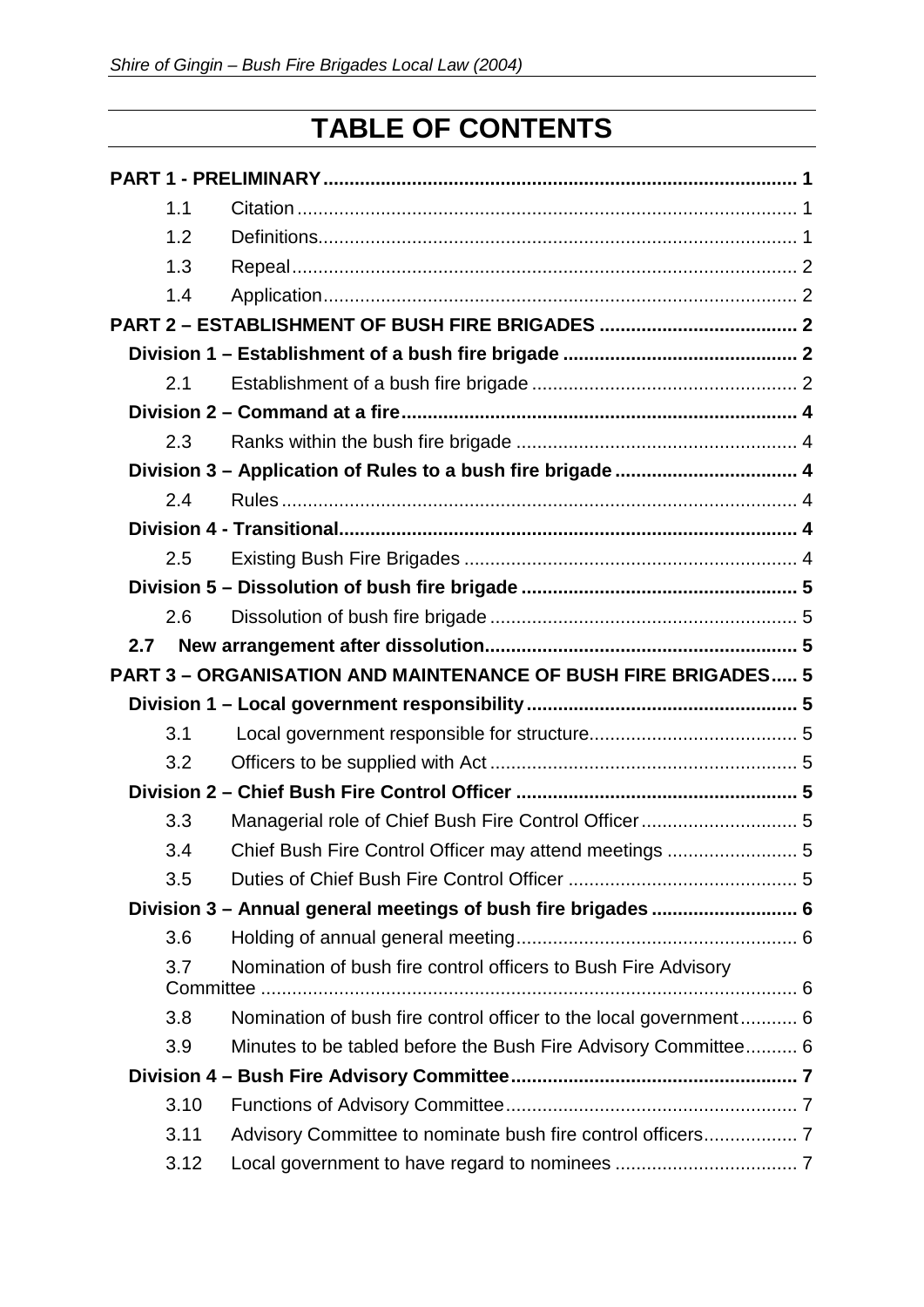| 3.13 |                                                             |  |  |  |  |  |
|------|-------------------------------------------------------------|--|--|--|--|--|
|      |                                                             |  |  |  |  |  |
| 4.1  |                                                             |  |  |  |  |  |
| 4.2  |                                                             |  |  |  |  |  |
| 4.3  |                                                             |  |  |  |  |  |
| 4.4  |                                                             |  |  |  |  |  |
| 4.5  |                                                             |  |  |  |  |  |
| 4.6  |                                                             |  |  |  |  |  |
|      | PART 5 - APPOINTMENT DISMISSAL AND MANAGEMENT OF MEMBERS  8 |  |  |  |  |  |
| 5.1  |                                                             |  |  |  |  |  |
|      |                                                             |  |  |  |  |  |
| 6.1  |                                                             |  |  |  |  |  |
|      |                                                             |  |  |  |  |  |
|      | RULES GOVERNING THE OPERATION OF BUSH FIRE BRIGADES 9       |  |  |  |  |  |
| 1.1  |                                                             |  |  |  |  |  |
| 2.1  |                                                             |  |  |  |  |  |
| 2.2  |                                                             |  |  |  |  |  |
| 2.3  |                                                             |  |  |  |  |  |
| 2.4  |                                                             |  |  |  |  |  |
| 2.5  |                                                             |  |  |  |  |  |
| 2.6  |                                                             |  |  |  |  |  |
| 2.7  |                                                             |  |  |  |  |  |
| 2.8  |                                                             |  |  |  |  |  |
| 2.9  |                                                             |  |  |  |  |  |
| 2.10 |                                                             |  |  |  |  |  |
| 2.11 |                                                             |  |  |  |  |  |
| 3.1  |                                                             |  |  |  |  |  |
| 3.2  |                                                             |  |  |  |  |  |
| 3.3  |                                                             |  |  |  |  |  |
| 3.4  |                                                             |  |  |  |  |  |
| 3.5  |                                                             |  |  |  |  |  |
| 3.6  |                                                             |  |  |  |  |  |
| 3.7  |                                                             |  |  |  |  |  |
| 4.1  |                                                             |  |  |  |  |  |
| 4.2  |                                                             |  |  |  |  |  |
| 5.1  |                                                             |  |  |  |  |  |
| 5.2  |                                                             |  |  |  |  |  |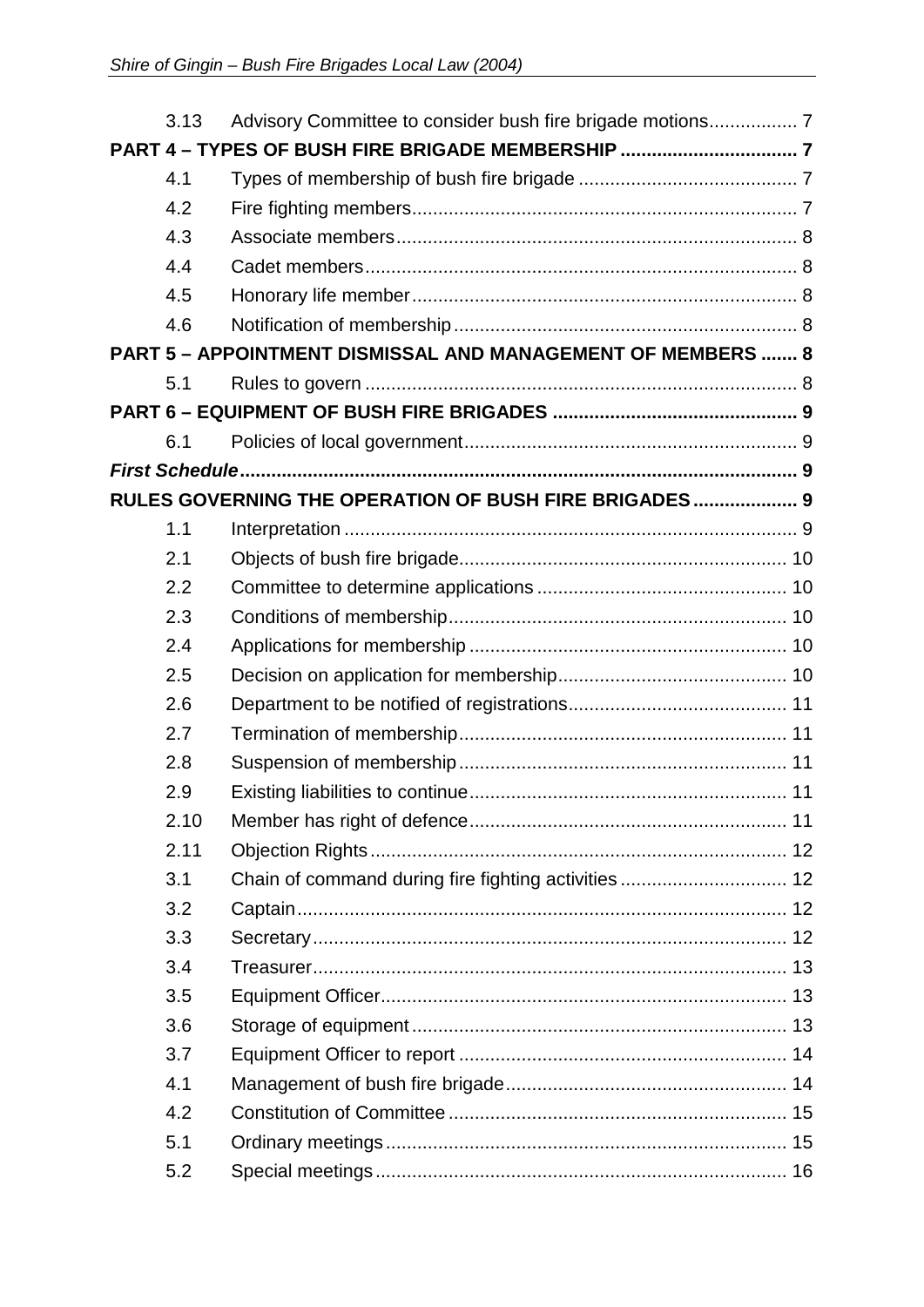| 5.3 |  |
|-----|--|
| 5.4 |  |
| 5.5 |  |
| 5.6 |  |
| 6.1 |  |
| 6.2 |  |
| 6.3 |  |
| 7.1 |  |
| 7.2 |  |
| 7.3 |  |
| 7.4 |  |
| 7.5 |  |
| 7.6 |  |
| 8.1 |  |
| 8.2 |  |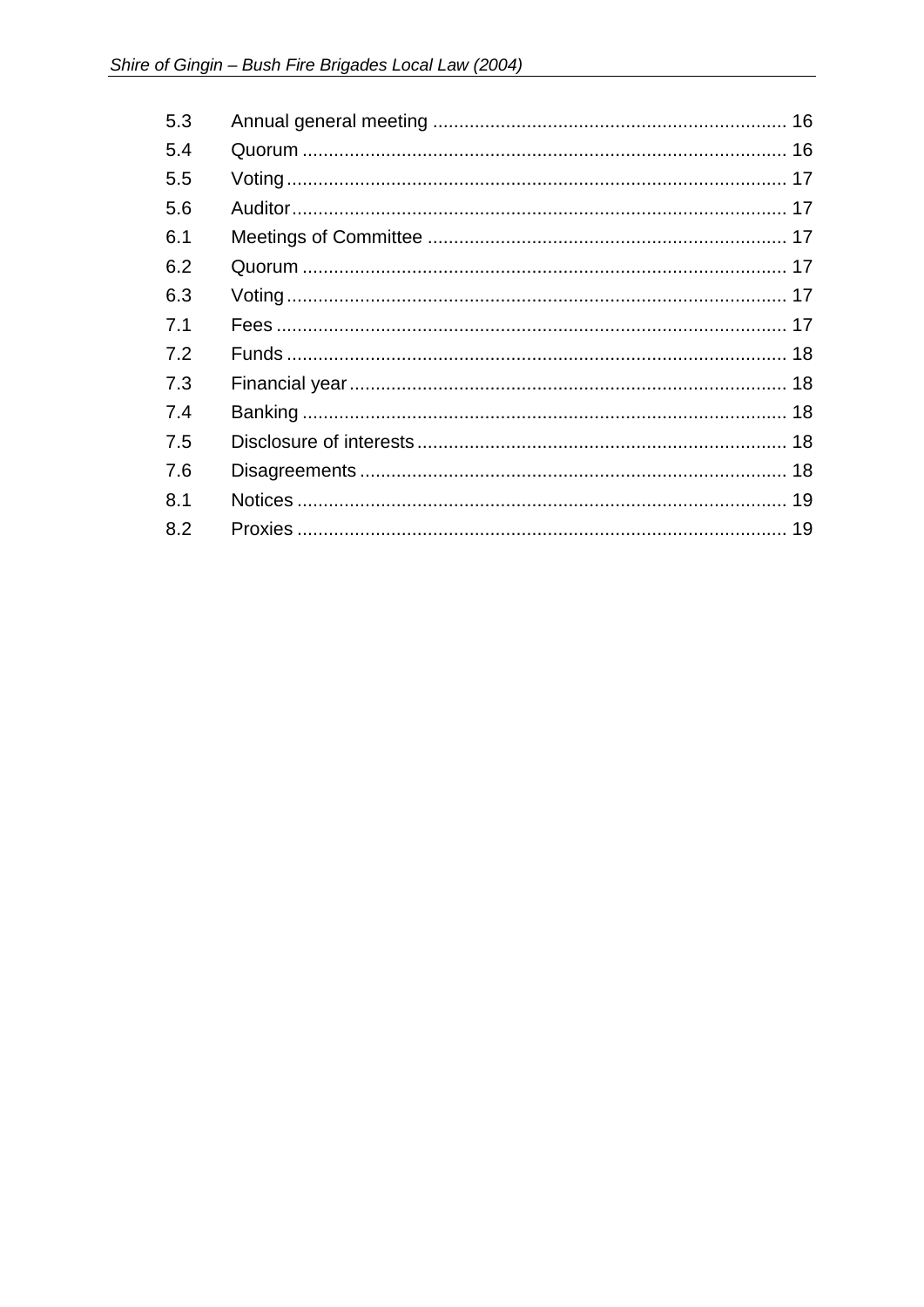# *BUSH FIRES ACT 1954 LOCAL GOVERNMENT ACT 1995*

Shire of Gingin

#### **BUSH FIRE BRIGADES LOCAL LAW 2004**

Under the powers conferred by the *Bush Fires Act 1954*, the *Local Government Act 1995* and under all other powers enabling it, the Council of the Shire of Gingin resolved on 21 October 2003 to make the following local law.

#### **PART 1 - PRELIMINARY**

#### <span id="page-4-1"></span><span id="page-4-0"></span>**1.1 Citation**

This local law may be cited as the Shire of Gingin Bush Fire Brigades Local Law (2004).

#### <span id="page-4-2"></span>**1.2 Definitions**

(1) In this local law unless the context otherwise requires -

**"Act"** means the Bush Fires Act 1954;

**"brigade area"** is defined in clause 2.2(1)(b);

**"brigade member"** means a fire fighting member, associate member or a cadet member of a bush fire brigade;

**"brigade officer"** means a person holding a position referred to in clause 2.2 (1)(c), whether or not he or she was appointed by the local government or elected at an annual general meeting of a bush fire brigade or otherwise appointed to the position;

**"bush fire brigade"** is defined in section 7 of the Act;

**"Bush Fire Operating Procedures"** means the Bush Fire Operating Procedures adopted by the local government as amended from time to time;

**"CEO"** means the chief executive officer of the Shire of Gingin;

**"Department"** means the Department of Fire and Emergency Services established by section 3 of the *Fire and Emergency Services Act 1998*;

**"District"** means the district of the local government;

**"fire fighting member"** is defined in clause 4.2;

**"local government"** means the Shire of Gingin;

**"Regulations"** means Regulations made under the Act; and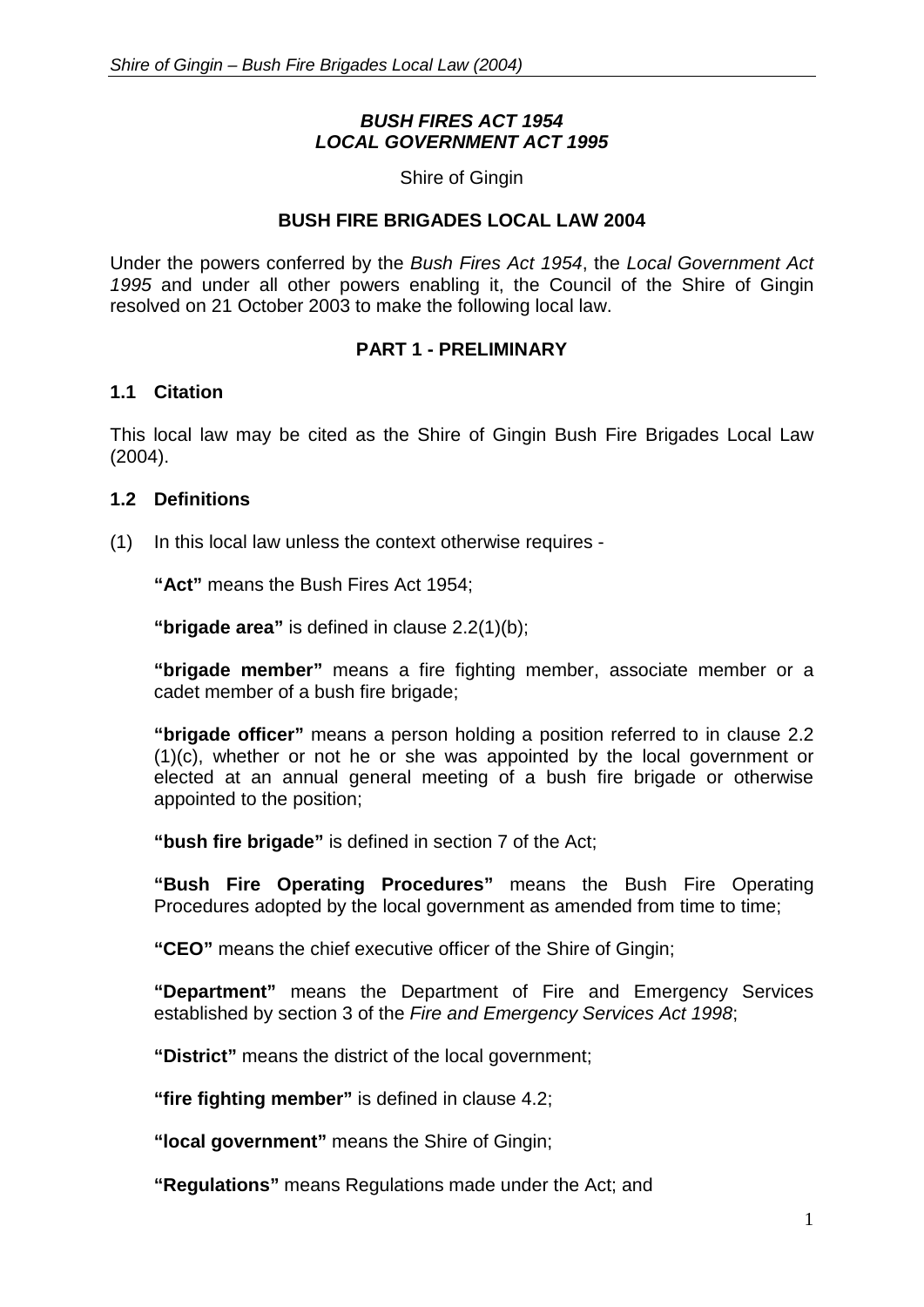**"Rules"** means the Rules Governing the Operation of Bush Fire Brigades set out in the First Schedule as varied from time to time under clause 2.5.

- (2) In this local law, unless the context otherwise requires, a reference to  $-$ 
	- (a) a Captain;
	- (b) a First Lieutenant;
	- (c) a Second Lieutenant;
	- (d) any additional Lieutenants;
	- (e) an Equipment Officer;
	- (f) a Secretary;
	- (g) a Treasurer;
	- (h) a Secretary / Treasurer combined; or
	- (i) a Training Officer;

means a person holding that position in a bush fire brigade.

#### <span id="page-5-0"></span>**1.3 Repeal**

The Local Law relating to Organisation, Establishment, Maintenance and Equipment of Bush Fire Brigades published in the Government Gazette dated 20 April 1959 is repealed.

#### <span id="page-5-1"></span>**1.4 Application**

<span id="page-5-2"></span>This local law applies throughout the district.

# **PART 2 – ESTABLISHMENT OF BUSH FIRE BRIGADES**

*Division 1 – Establishment of a bush fire brigade*

#### <span id="page-5-4"></span><span id="page-5-3"></span>**2.1 Establishment of a bush fire brigade**

- (1) The local government may establish a bush fire brigade for the purpose of carrying out normal brigade activities.
- (2) A bush fire brigade is established on the date of the local government's decision under subclause (1).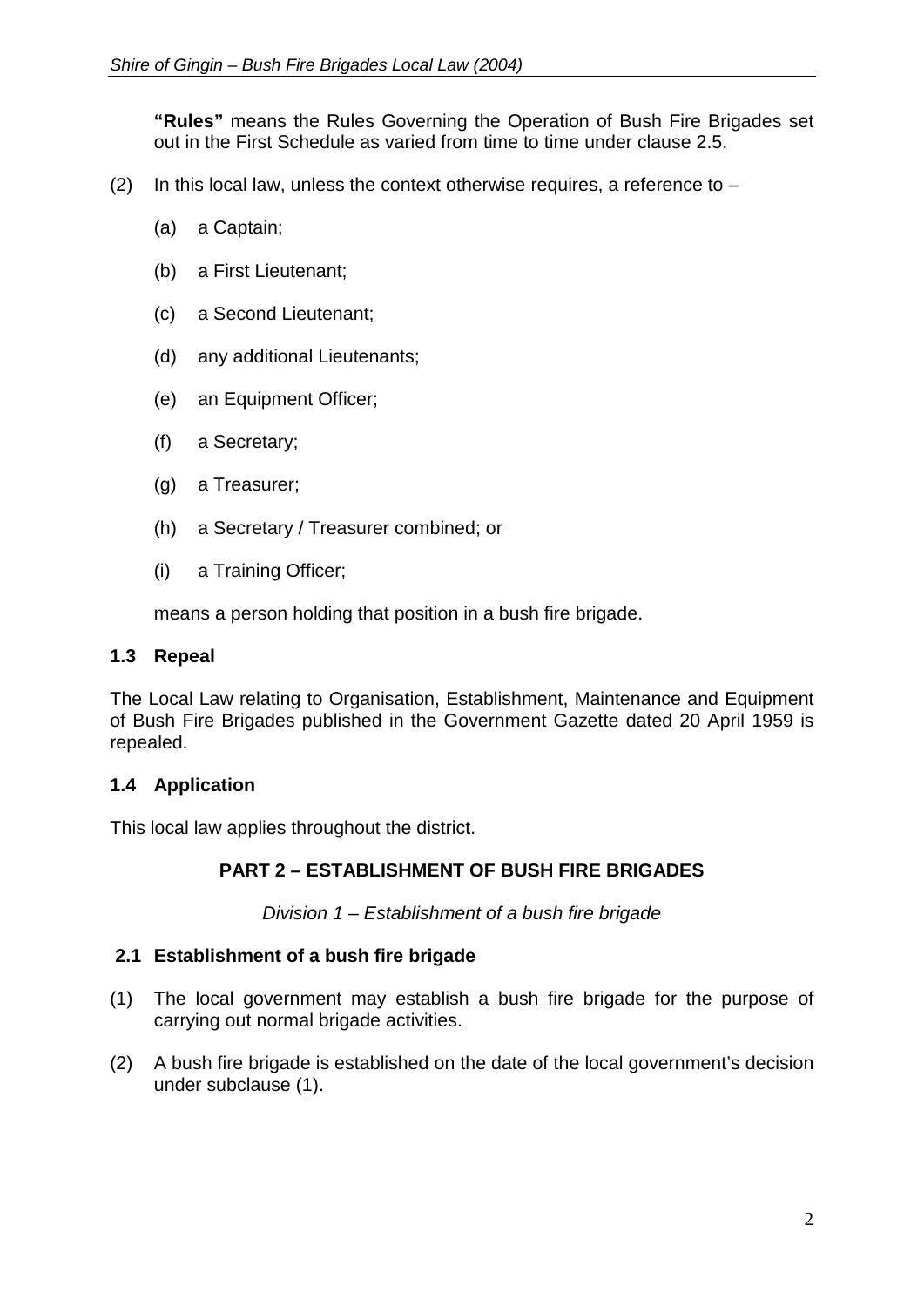# **2.2 Name and officers of bush fire brigade**

- (1) On establishing a bush fire brigade under clause 2.1(1) the local government is  $to -$ 
	- (a) give a name to the bush fire brigade;
	- (b) specify the area in which the bush fire brigade is primarily responsible for carrying out the normal brigade activities (the "brigade area"); and
	- (c) appoint
		- (i) a Captain;
		- (ii) a First Lieutenant;
		- (iii) a Second Lieutenant;
		- (iv) additional Lieutenants if the local government considers it necessary;
		- (v) an Equipment Officer;
		- (vi) a Secretary; and
		- (vii) a Treasurer; or
		- (viii) a Secretary/Treasurer combined; and
		- (ix) a Training Officer if the brigade considers it necessary.
- (2) When considering the appointment of persons to the positions in subclause (1)(c), the local government is to have regard to the qualifications and experience which may be required to fill each position.
- (3) A person appointed to a position in subclause (1)(c) is to be a registered brigade member.
- (4) The appointments referred to in subclause (1)(c) expire at the completion of the first annual general meeting of the bush fire brigade.
- (5) If a position referred to in subclause (1)(c) becomes vacant prior to the completion of the first annual general meeting, then the local government is to appoint a person to fill the vacancy in accordance with subclause (2)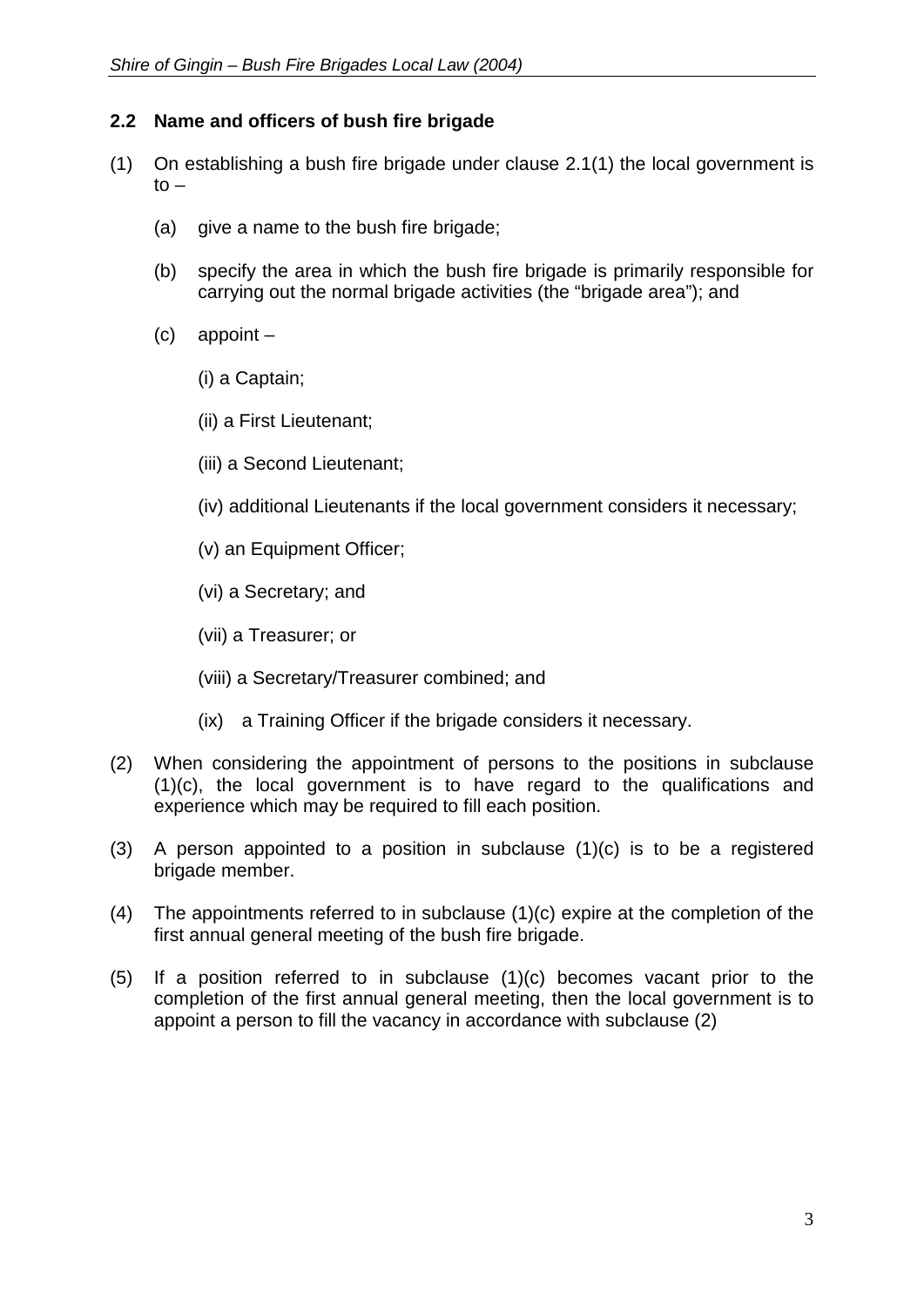# *Division 2 – Command at a fire*

#### <span id="page-7-1"></span><span id="page-7-0"></span>**2.3 Ranks within the bush fire brigade**

- (1) Where under the Act and Bush Fire Operating Procedures members of the bush fire brigade have command of a fire, unless a bushfire control officer is in attendance at the fire, the Captain has full control over other persons fighting the fire, and is to issue instructions as to the methods to be adopted by the firefighters. In the absence of the Captain, the first Lieutenant, and in the absence of the first, the second Lieutenant and so on, in the order of seniority determined, is to exercise all the powers and duties of the Captain.
- (2) Where a bushfire control officer is in attendance at a fire which the members of the bush fire brigade have command of under the Act and the Bush Fire Operating Procedures, the most senior bushfire control officer has full control over other persons fighting the fire and is to issue instructions as to the methods to be adopted by the fire fighters.

*Division 3 – Application of Rules to a bush fire brigade*

#### <span id="page-7-3"></span><span id="page-7-2"></span>**2.4 Rules**

- (1) The Rules govern the operation of a bush fire brigade.
- <span id="page-7-4"></span>(2) A bush fire brigade and each brigade member is to comply with the Rules.

#### *Division 4 - Transitional*

#### <span id="page-7-5"></span>**2.5 Existing Bush Fire Brigades**

- (1) Where a local government has established a bush fire brigade prior to the commencement date, then on and from the commencement day –
	- (a) the bush fire brigade is to be taken to be a bush fire brigade established under and in accordance with this local law;
	- (b) the provisions of this local law apply to the bush fire brigade save for clause 2.2; and
	- (c) any rules governing the operation of the bush fire brigade are to be taken to have been repealed and substituted with the Rules.
- (2) In this clause –

**"commencement day"** means the day on which this local law comes into operation.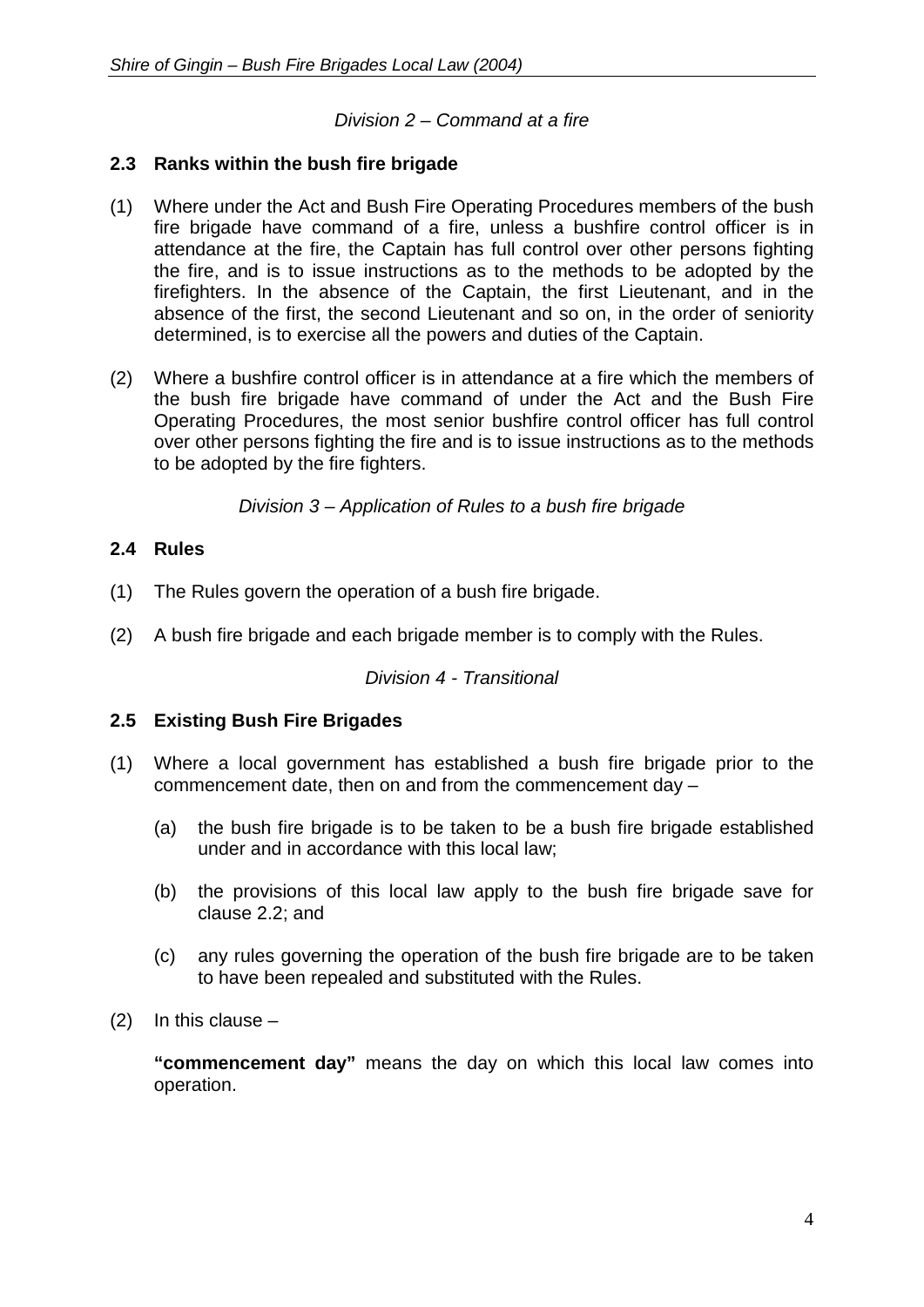# *Division 5 – Dissolution of bush fire brigade*

# <span id="page-8-1"></span><span id="page-8-0"></span>**2.6 Dissolution of bush fire brigade**

In accordance with section 41(3) of the Act, the local government may cancel the registration of a bush fire brigade if it is of the opinion that the bush fire brigade is not complying with the Act, this local law, the Bush Fire Operating Procedures or the Rules, or is not achieving the objectives for which it was established.

# <span id="page-8-2"></span>**2.7 New arrangement after dissolution**

If a local government cancels the registration of a bush fire brigade, alternative fire control arrangements are to be made in respect of the brigade area.

# <span id="page-8-3"></span>**PART 3 – ORGANISATION AND MAINTENANCE OF BUSH FIRE BRIGADES**

*Division 1 – Local government responsibility*

# <span id="page-8-5"></span><span id="page-8-4"></span>**3.1 Local government responsible for structure**

The local government is to ensure that there is an appropriate structure through which the organisation of bush fire brigades is maintained.

# <span id="page-8-6"></span>**3.2 Officers to be supplied with Act**

The local government is to supply each brigade officer with a copy of the Act, the Regulations, the Bush Fire Operating Procedures, this local law and any other written laws which may be relevant to the performance of the brigade officers' functions, and any amendments which are made thereto from time to time.

*Division 2 – Chief Bush Fire Control Officer*

# <span id="page-8-8"></span><span id="page-8-7"></span>**3.3 Managerial role of Chief Bush Fire Control Officer**

Subject to any directions by the local government the Chief Bush Fire Control Officer has primary managerial responsibility for the organisation and maintenance of bush fire brigades.

# <span id="page-8-9"></span>**3.4 Chief Bush Fire Control Officer may attend meetings**

The Chief Bush Fire Control Officer or her or his nominee (who is to be a bush fire control officer) may attend as a non-voting representative of the local government at any meeting of a bush fire brigade.

# <span id="page-8-10"></span>**3.5 Duties of Chief Bush Fire Control Officer**

The duties of the Chief Bush Fire Control Officer include –

(a) provide leadership to volunteer bush fire brigades;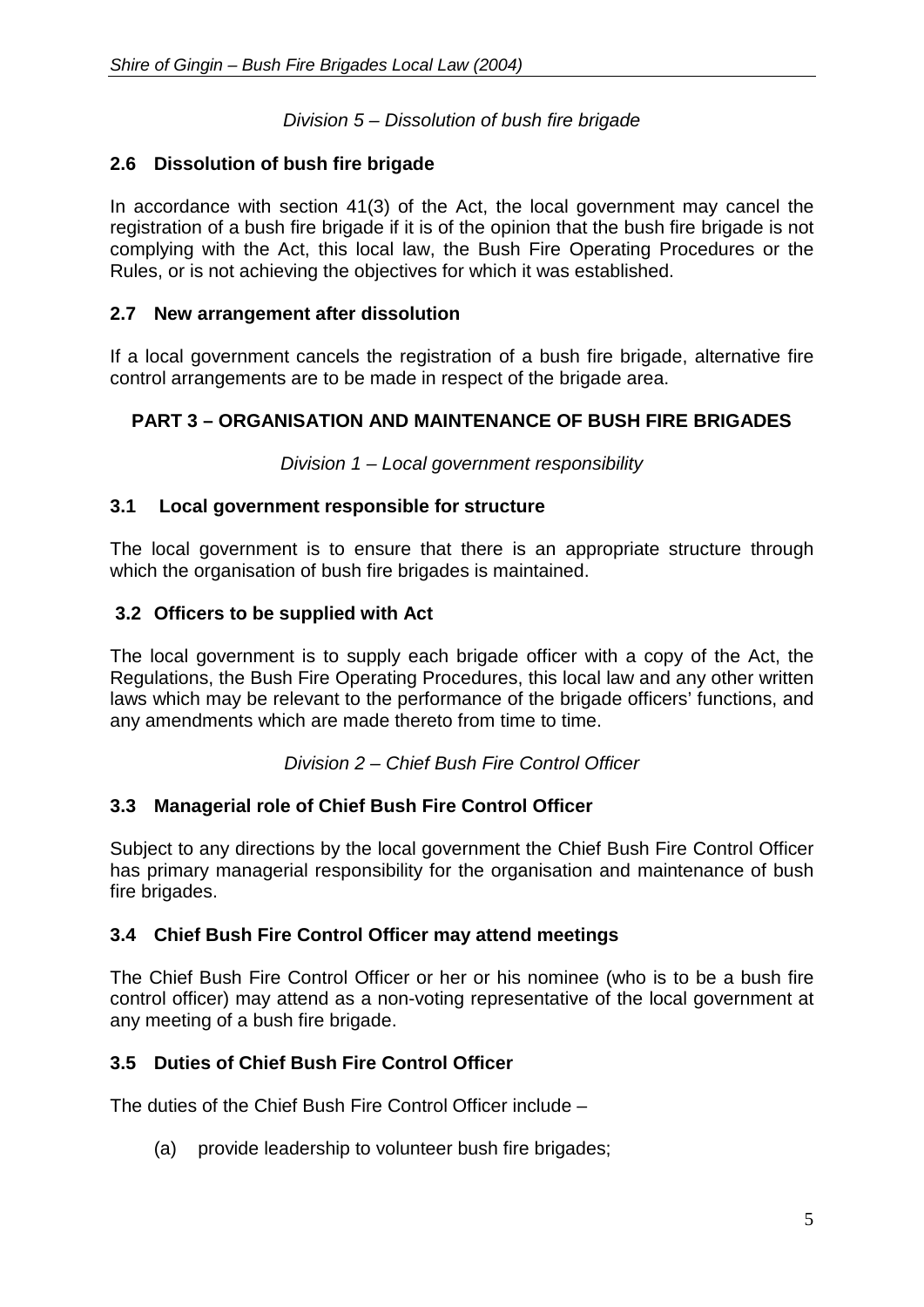- (b) monitor bush fire brigades' resourcing, equipment (including protective clothing) and training levels and report thereon with recommendations at least once a year to the local government;
- (c) liaise with the local government concerning fire prevention/suppression matters generally and directions to be issued by the local government to bush fire control officers (including those who issue permits to burn) bush fire brigades or brigade officers;
- (d) ensure that bush fire brigades are registered with the local government and that lists of brigade members are maintained.

*Division 3 – Annual general meetings of bush fire brigades*

# <span id="page-9-1"></span><span id="page-9-0"></span>**3.6 Holding of annual general meeting**

A bush fire brigade is to hold one annual general meeting every financial year.

# <span id="page-9-2"></span>**3.7 Nomination of bush fire control officers to Bush Fire Advisory Committee**

At the annual general meeting of a bush fire brigade, the brigade may nominate preferred candidates for the position of bush fire control officer to the Chief Bush Fire Control Officer and to the Bush Fire Advisory Committee for consideration and recommendation to Council.

#### <span id="page-9-3"></span>**3.8 Nomination of bush fire control officer to the local government**

If the local government has not established a Bush Fire Advisory Committee, then at the annual general meeting of a bush fire brigade, the bush fire brigade is to nominate one brigade member to the local government to serve as the bush fire control officer for the brigade area until the next annual general meeting.

#### <span id="page-9-4"></span>**3.9 Minutes to be tabled before the Bush Fire Advisory Committee**

- (1) The Secretary is to forward a copy of the minutes of the annual general meeting of a bush fire brigade to the Chief Bush Fire Control Officer within one month after the meeting.
- (2) The Chief Bush Fire Control Officer is to table the minutes of a bush fire brigade's annual general meeting at the next meeting of the –
	- (a) Bush Fire Advisory Committee; or
	- (b) Local government, if there is no Bush Fire Advisory Committee,

<span id="page-9-5"></span>following their receipt under subclause (1).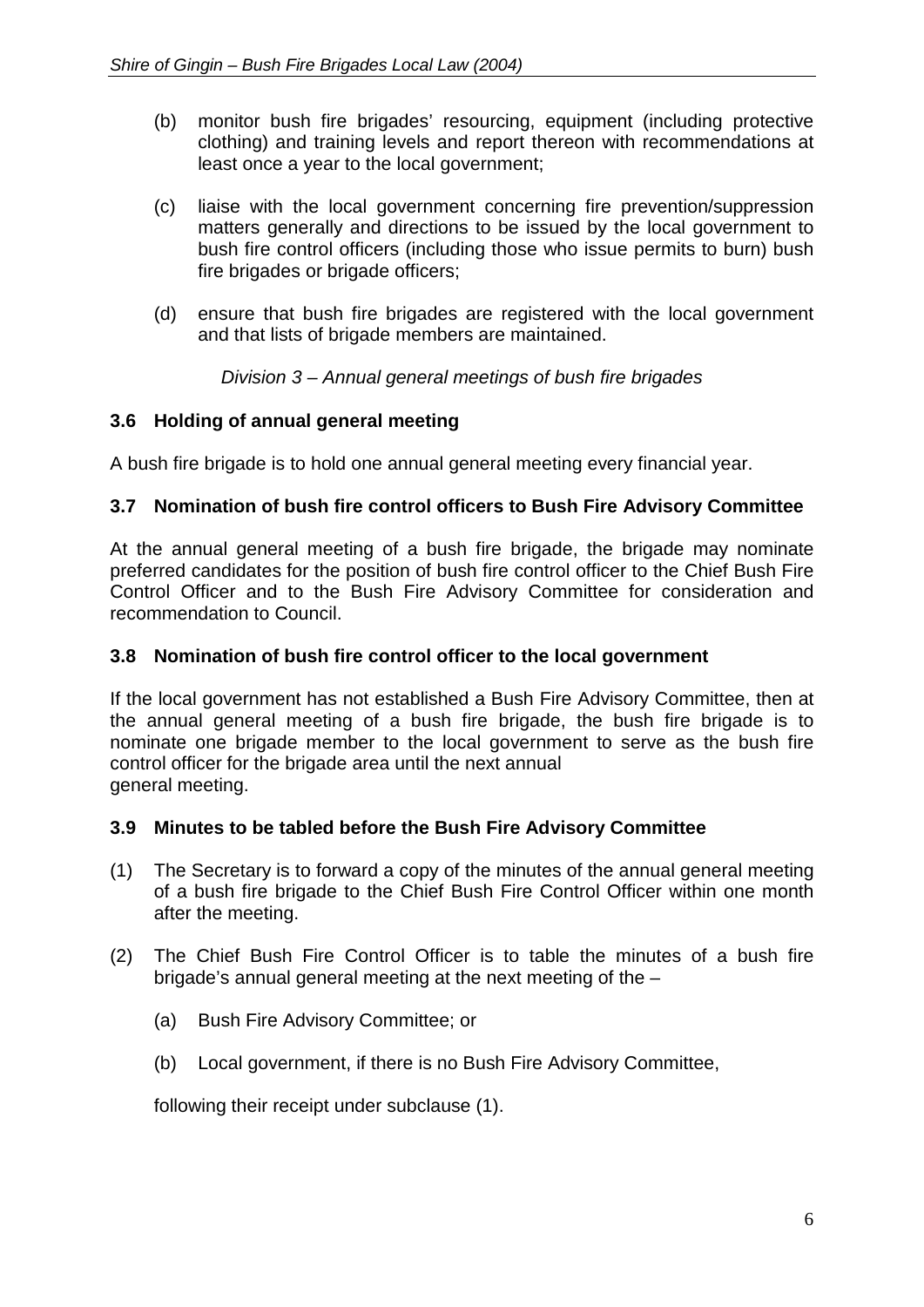# *Division 4 – Bush Fire Advisory Committee*

#### <span id="page-10-0"></span>**3.10 Functions of Advisory Committee**

The Bush Fire Advisory Committee is to have the functions set out in section 67 of the Act and is to include such number of nominees of the bush fire brigades as is determined by the local government.

#### <span id="page-10-1"></span>**3.11 Advisory Committee to nominate bush fire control officers**

As soon as practicable after the annual general meeting of each bush fire brigade in the district, the Bush Fire Advisory Committee is to nominate to the local government from the persons nominated by each bush fire brigade a person for the position of a bush fire control officer for the brigade area.

#### <span id="page-10-2"></span>**3.12 Local government to have regard to nominees**

When considering persons for the position of a bush fire control officer, the local government is to have regard to those persons nominated by the Bush Fire Advisory Committee, but is not bound to appoint the persons nominated.

#### <span id="page-10-3"></span>**3.13 Advisory Committee to consider bush fire brigade motions**

The Bush Fire Advisory Committee is to make recommendations to the local government on all motions received by the Bush Fire Advisory Committee from bush fire brigades.

# **PART 4 – TYPES OF BUSH FIRE BRIGADE MEMBERSHIP**

#### <span id="page-10-5"></span><span id="page-10-4"></span>**4.1 Types of membership of bush fire brigade**

The membership of a bush fire brigade consists of the following –

- (a) fire fighting members;
- (b) associate members;
- (c) cadet members; and
- (d) honorary life members.

#### <span id="page-10-6"></span>**4.2 Fire fighting members**

- (1) Fire fighting members are those persons being at least 16 years of age who undertake all normal bush fire brigade activities.
- (2) Notwithstanding subclause (1), a fire fighting member between the age of 16 and 18 must not attend a fire or other emergency incident unless the member has the consent of their parent or guardian and is accompanied by an appropriately trained fire fighting member over the age of 18.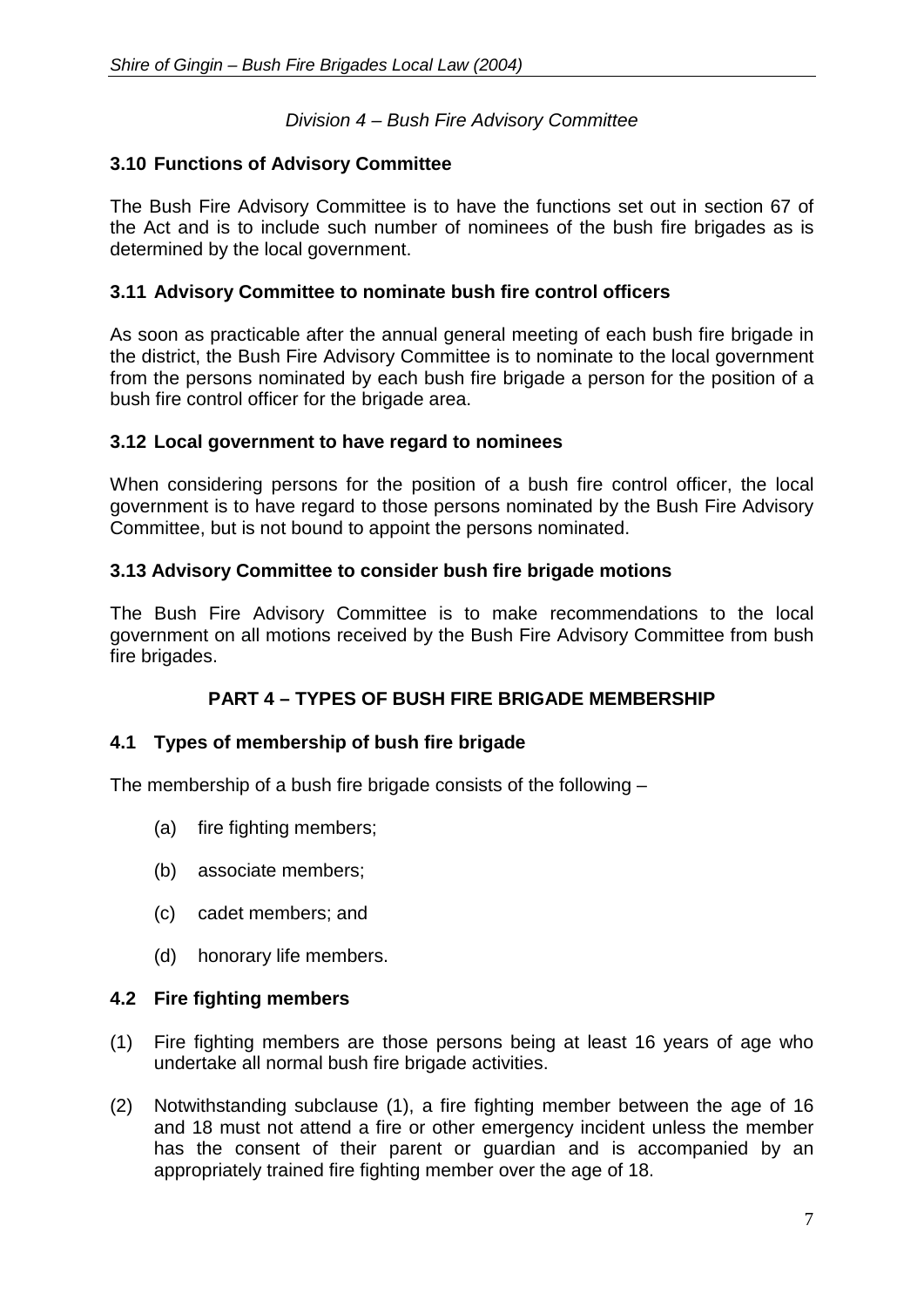# <span id="page-11-0"></span>**4.3 Associate members**

Associate members are those persons who are willing to supply free vehicular transport for fire fighting members or fire fighting equipment, or who are prepared to render other assistance required by the bush fire brigade.

#### <span id="page-11-1"></span>**4.4 Cadet members**

Cadet members are –

- (a) to be aged 11 to 15 years;
- (b) to be admitted to membership only with the consent of their parent or guardian;
- (c) admitted for the purpose of training and are not to attend or be in attendance at an uncontrolled fire or other emergency incident;
- (d) to be supervised by a fire fighting member when undertaking normal brigade activities as defined by paragraphs (c), (d), (e), (f) and (g) of section 35A of the Act;
- (e) ineligible to vote at bush fire brigade meetings;
- (f) not to be assigned ranks under the Department's rank structure.

#### <span id="page-11-2"></span>**4.5 Honorary life member**

- (1) The bush fire brigade may by a simple majority resolution appoint a person as an honorary life member in recognition of services by that person to the bush fire brigade.
- (2) No membership fees are to be payable by an honorary life member.

#### <span id="page-11-3"></span>**4.6 Notification of membership**

No later than 31 May in each year, the bush fire brigade is to report to the Chief Fire Control Officer the name, contact details and type of membership of each brigade member.

#### <span id="page-11-4"></span>**PART 5 – APPOINTMENT DISMISSAL AND MANAGEMENT OF MEMBERS**

#### <span id="page-11-5"></span>**5.1 Rules to govern**

<span id="page-11-6"></span>The appointment, dismissal and management of brigade members by the bush fire brigade are governed by the Rules.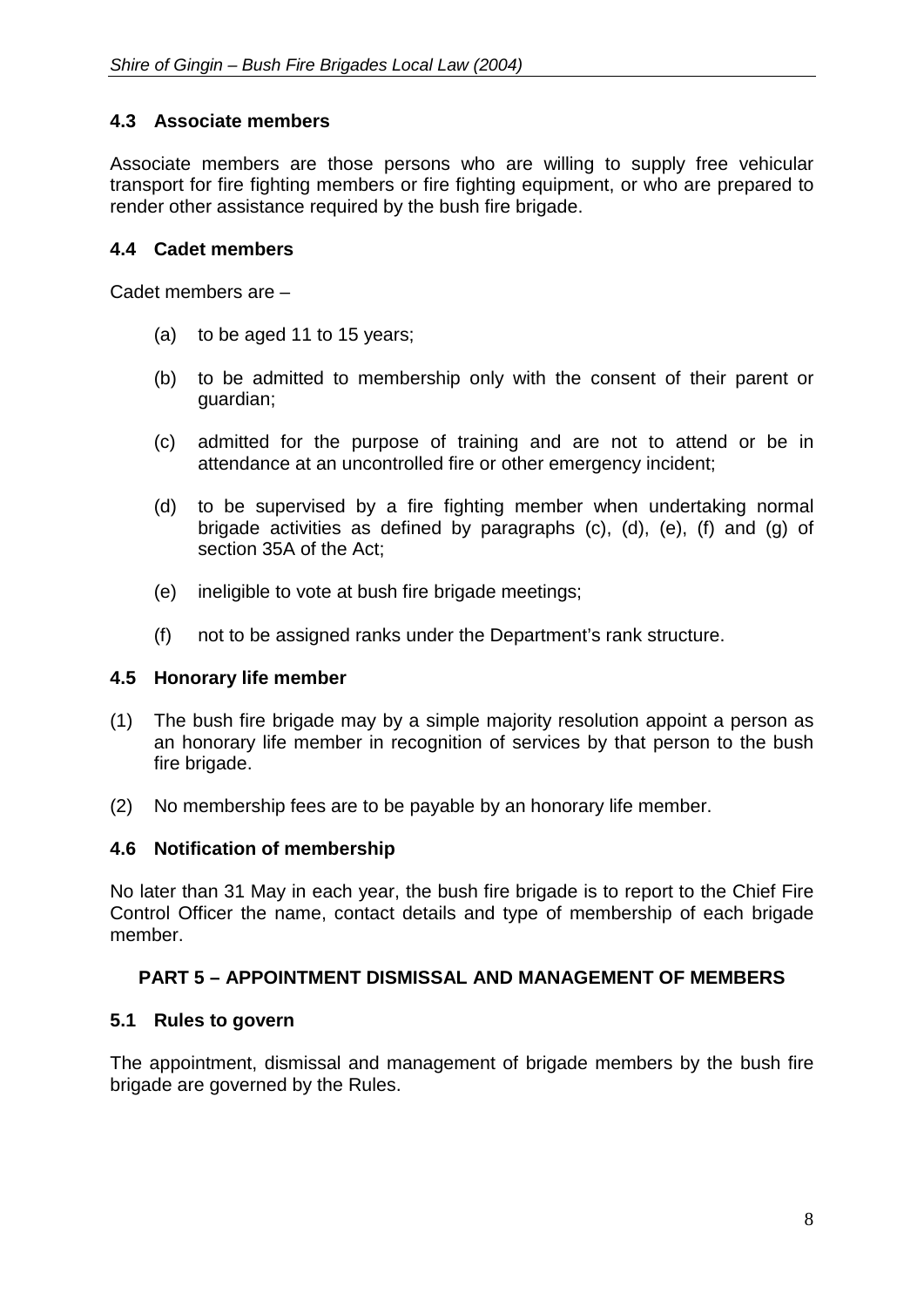# **PART 6 – EQUIPMENT OF BUSH FIRE BRIGADES**

#### <span id="page-12-0"></span>**6.1 Policies of local government**

The local government may make policies under which it –

- (a) provides funding to bush fire brigades for the purchase of protective clothing, equipment and appliances; and
- (b) keeps bush fire brigades informed of opportunities for funding from other bodies.

#### *First Schedule*

#### <span id="page-12-2"></span><span id="page-12-1"></span>**RULES GOVERNING THE OPERATION OF BUSH FIRE BRIGADES**

#### PART 1 - PRELIMINARY

#### <span id="page-12-3"></span>**1.1 Interpretation**

- (1) In these Rules, unless the context otherwise requires, where a term is used in these Rules and is defined in the local law, the Act or the Regulations, then the term is to be taken to have the meaning assigned to it in the local law, the Act or the Regulations, as the case may be.
- (2) In these Rules, unless the context otherwise requires –

**"absolute majority"** means a majority of more than 50% of the number of:

- (a) brigade members of the bush fire brigade, whether in attendance at the meeting or not, if the majority is required at a meeting of the bush fire brigade; or
- (b) brigade officers of the bush fire brigade, whether in attendance at the meeting or not, if the majority is required at a meeting of the Committee.

**"Committee"** means the Committee of the bush fire brigade;

**"local law"** means the Shire of Gingin Bush Fire Brigades Local Law (2004); and

**"normal brigade activities"** is defined by section 35A of the Act.

- (3) Subject to these Rules, where a decision is to be made by the bush fire brigade, then the decision may be made by a resolution passed by a simple majority of the brigade members who are present in person or by proxy at the meeting.
- (4) Subject to these Rules, where a decision is to be made by the Committee, then the decision may be made by a resolution passed by a simple majority of the brigade officers who are present in person or by proxy at the meeting.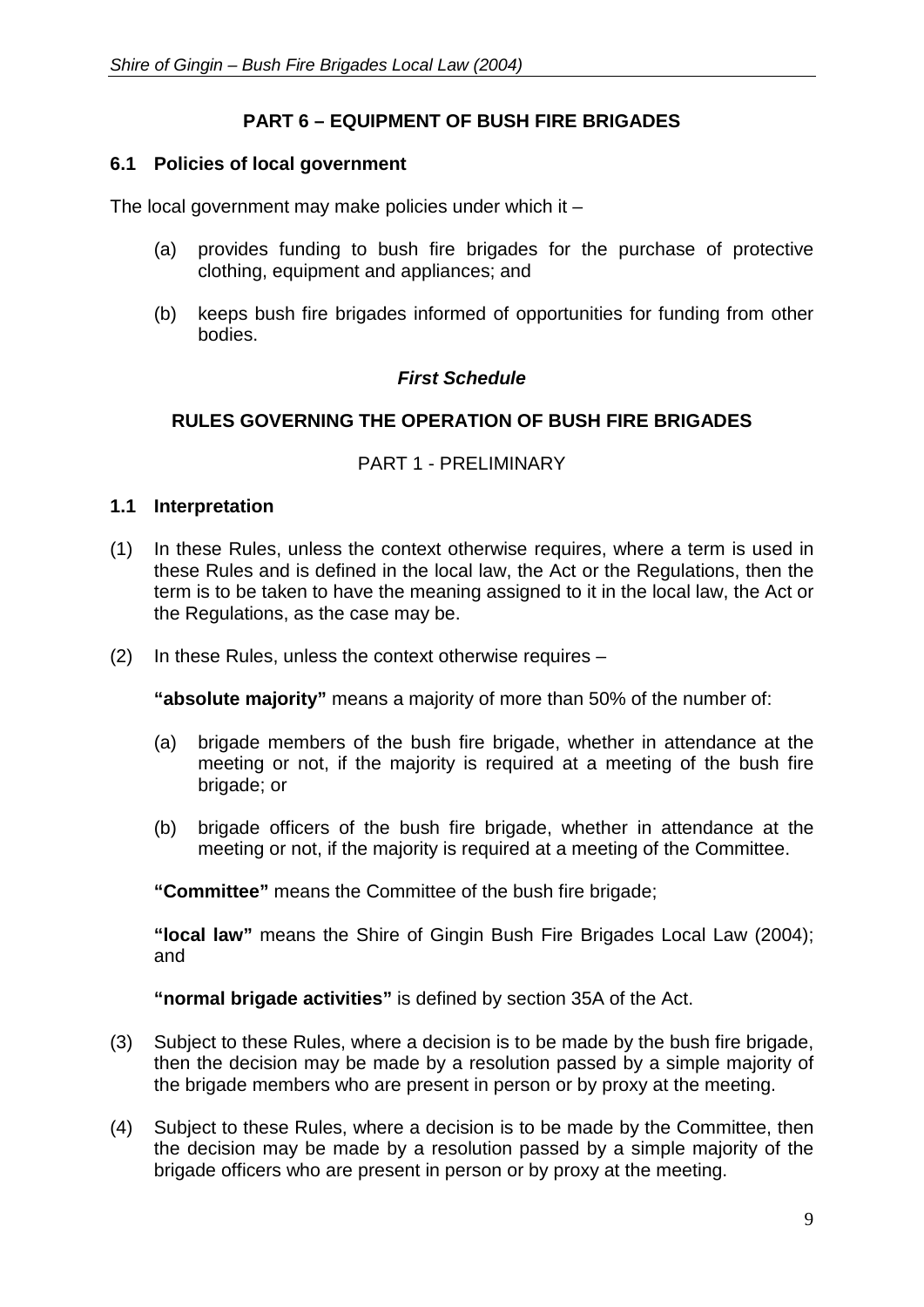# **PART 2 – OBJECTS AND MEMBERSHIP OF BUSH FIRE BRIGADE**

# <span id="page-13-0"></span>**2.1 Objects of bush fire brigade**

The objects of the bush fire brigade are to carry out –

- (a) the normal brigade activities; and
- (b) the functions of the bush fire brigade which are specified in the Act, the Regulations and the local law.

#### <span id="page-13-1"></span>**2.2 Committee to determine applications**

Applications for membership are to be determined by the Committee.

#### <span id="page-13-2"></span>**2.3 Conditions of membership**

In relation to any type of membership, as described in Part 4 of the local law, the bush fire brigade may establish policies pertaining to –

- (a) the qualifications required;
- (b) fees payable, if any;
- (c) a requirement to serve a probationary period;
- (d) procedures to be employed by the Committee prior to approval of an application for membership,

and the Committee is to act within the parameters of any such policy in determining applications for membership.

#### <span id="page-13-3"></span>**2.4 Applications for membership**

An application for membership is to be in writing and is to be submitted to the Secretary on the form required by the Department, from time to time.

# <span id="page-13-4"></span>**2.5 Decision on application for membership**

- (1) The Committee may
	- (a) approve an application for membership unconditionally or subject to any conditions; or
	- (b) refuse to approve an application for membership.
- (2) If the Committee refuses to approve an application for membership, it is to give written reasons for the refusal, as soon as practicable after the decision is made, to the applicant and the advice that the applicant has the right to object to the local government.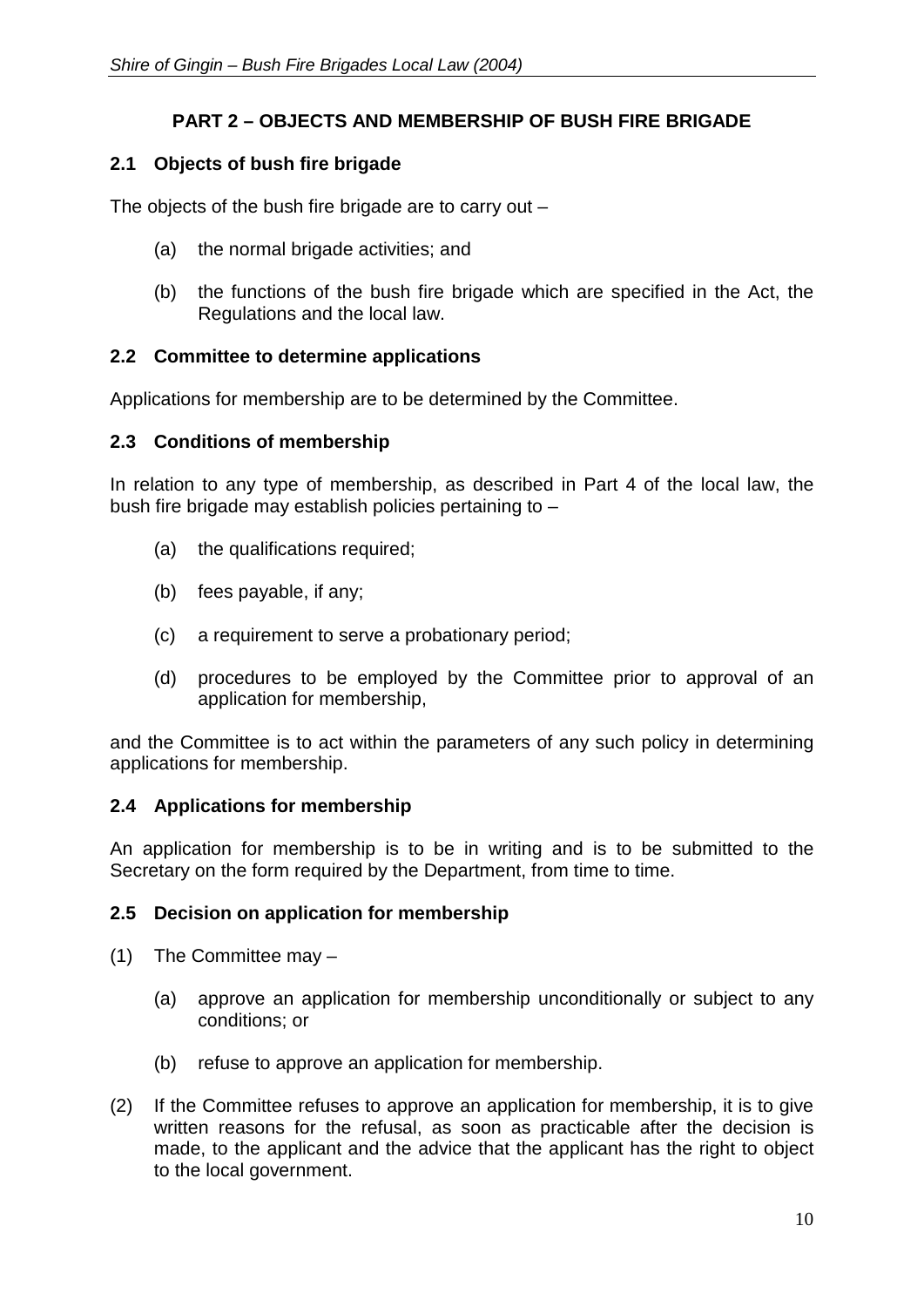# <span id="page-14-0"></span>**2.6 Department to be notified of registrations**

If any application for membership is approved, the Secretary of the bush fire brigade is to supply registration details to the Department within 14 days of a person being admitted to membership in the form required by the Department from time to time.

#### <span id="page-14-1"></span>**2.7 Termination of membership**

- (1) Membership of the bush fire brigade terminates if the member
	- (a) dies;
	- (b) gives written notice of resignation to the Secretary;
	- (c) is, in the opinion of the Committee, permanently incapacitated by mental or physical ill-health;
	- (d) is dismissed by the Committee; or
	- (e) ceases to be a member or is taken to have resigned under subclause (2)
- (2) A brigade member whose membership fees are more than one year in arrears is to be taken to have resigned from the bush fire brigade.

#### <span id="page-14-2"></span>**2.8 Suspension of membership**

- (1) Membership of the bush fire brigade may be suspended at any time if, in the opinion of the Committee, circumstances warrant suspending the member.
- (2) The period of suspension shall be at the discretion of the Committee.
- (3) Upon the expiry of the period of suspension the Committee may:
	- (a) extend the period of suspension;
	- (b) terminate the membership; or
	- (c) reinstate the membership.

#### <span id="page-14-3"></span>**2.9 Existing liabilities to continue**

(1) The resignation, or dismissal of a member under clause 2.7 does not affect any liability of the brigade member arising prior to the date of resignation or dismissal.

#### <span id="page-14-4"></span>**2.10 Member has right of defence**

A brigade member is not to be dismissed under clause 2.7(1)(d) without being given the opportunity to meet with the Committee and answer any charges which might give grounds for dismissal.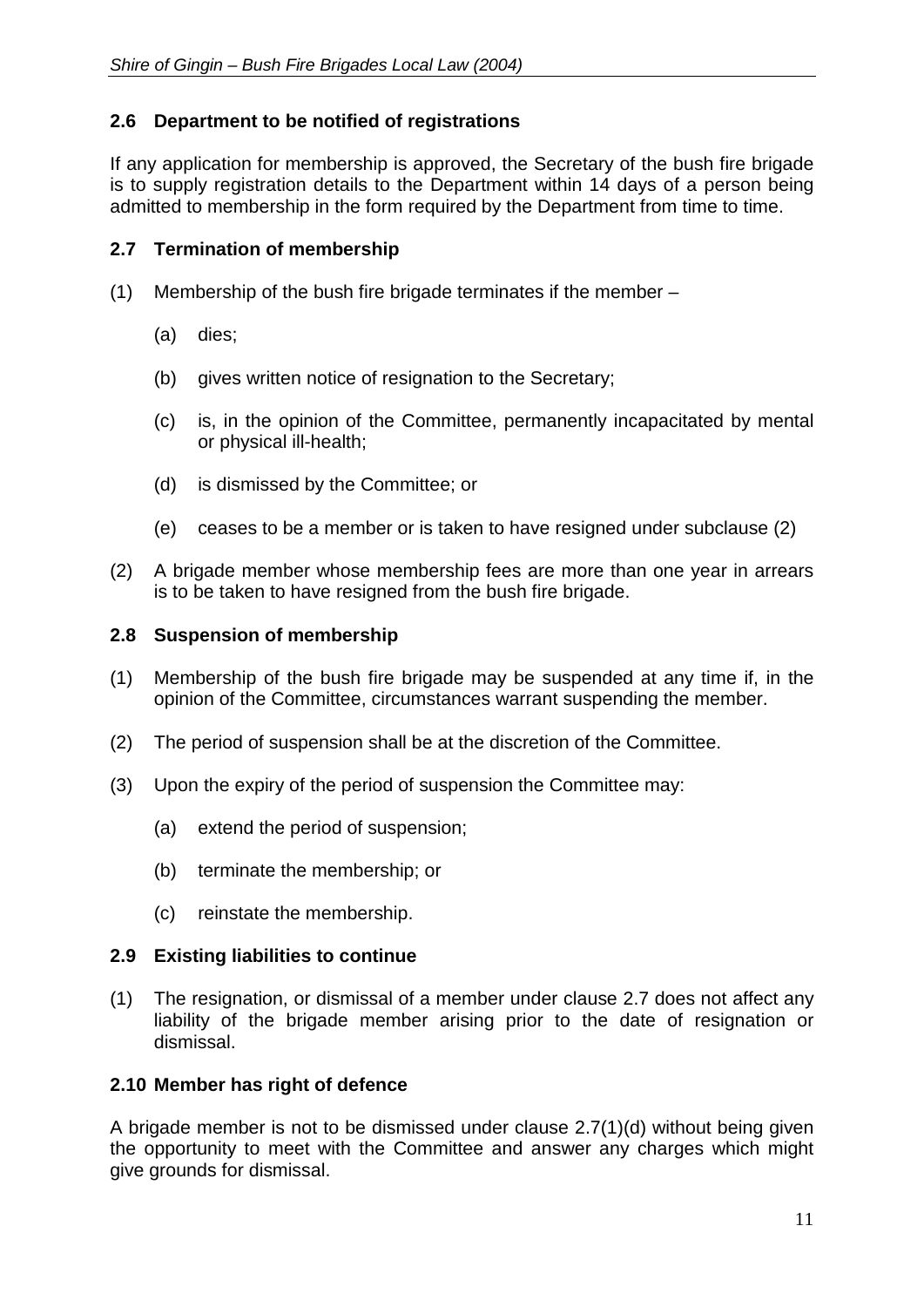# <span id="page-15-0"></span>**2.11 Objection Rights**

A person whose -

- (a) application for membership is refused under clause 2.5(1)(b);
- (b) membership is terminated under clause 2.7(1)(c), clause 2.7(1)(d) or clause 2.8(3)(b); or
- (c) membership is suspended under clause 2.8(1) or clause 2.8(3)(a),

has the right of objection to the local government which may dispose of the objection  $by -$ 

- (a) dismissing the objection;
- (b) varying the decision objected to; or
- (c) revoking the decision objected to, with or without
	- (i) substituting for it another decision; or
	- (ii) referring the matter, with or without directions, for another decision by the Committee.

# **PART 3 – FUNCTIONS OF BRIGADE OFFICERS**

#### <span id="page-15-1"></span>**3.1 Chain of command during fire fighting activities**

Subject to the Act and the local law, the command procedures to apply during fire fighting activities are as detailed in the local government's Bush Fire Operating Procedures.

#### <span id="page-15-2"></span>**3.2 Captain**

- (1) Subject to subclause (2) below, the Captain is to preside at all meetings.
- (2) In the absence of the Captain, the meeting may elect another person to preside at the meeting.

#### <span id="page-15-3"></span>**3.3 Secretary**

- (1) The Secretary is to  $-$ 
	- (a) be in attendance at all meetings and keep a correct minute and account of the proceedings of the bush fire brigade in a book which shall be open for inspection by brigade members at any reasonable time;
	- (b) answer all correspondence or direct it appropriately, and keep a record of the same;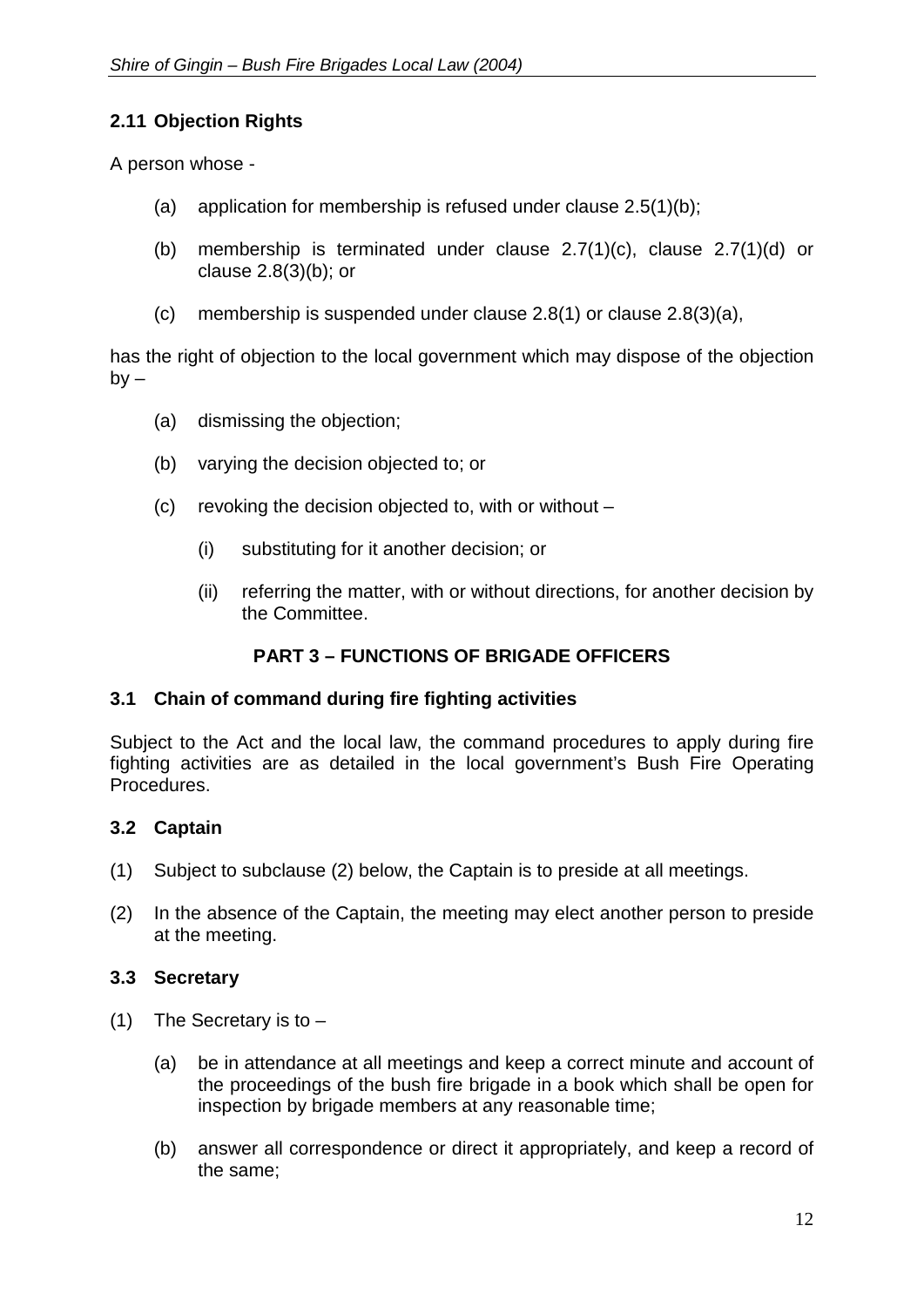- (c) prepare and send out all necessary notices of meetings;
- (d) receive membership fees, donations and other monies on behalf of the bush fire brigade, and remit them to the Treasurer upon receipt;
- (e) complete and forward an incident report form in the form required by the Department to the Chief Bush Fire Control Officer and the Department within 14 days after attendance by the bush fire brigade at an incident.
- (f) maintain a register of all current brigade members which includes each brigade member's contact details and type of membership.
- (g) provide no later than 31 May in each year, a report to the Chief Bush Fire Control Officer detailing the name, contact details and type of membership of each brigade member.
- (2) Where a bush fire brigade attends an incident on more than one day, the incident report form is to be completed and forwarded under subclause (1)(e) within 14 days after the last day of attendance.

#### <span id="page-16-0"></span>**3.4 Treasurer**

The Treasurer is to –

- (a) receive donations and deposits from the Secretary, and deposit all monies to the credit of the bush fire brigade's bank account;
- (b) pay accounts as authorized by the Committee;
- (c) keep a record of all monies received and payments made, maintain the accounts and prepare the balance sheet for each financial year;
- (d) be the custodian of all monies of the bush fire brigade;
- (e) regularly inform the Secretary of the names of those brigade members who have paid their membership fees; and
- (f) report on the financial position at meetings of the bush fire brigade or Committee.

# <span id="page-16-1"></span>**3.5 Equipment Officer**

The Equipment Officer is responsible for the custody and maintenance in good order and condition of all protective clothing, equipment and appliances provided by the local government to the bush fire brigade (or of the bush fire brigade).

#### <span id="page-16-2"></span>**3.6 Storage of equipment**

(1) The Equipment Officer may store all of the equipment of the bush fire brigade at a place approved by the Captain (the "station").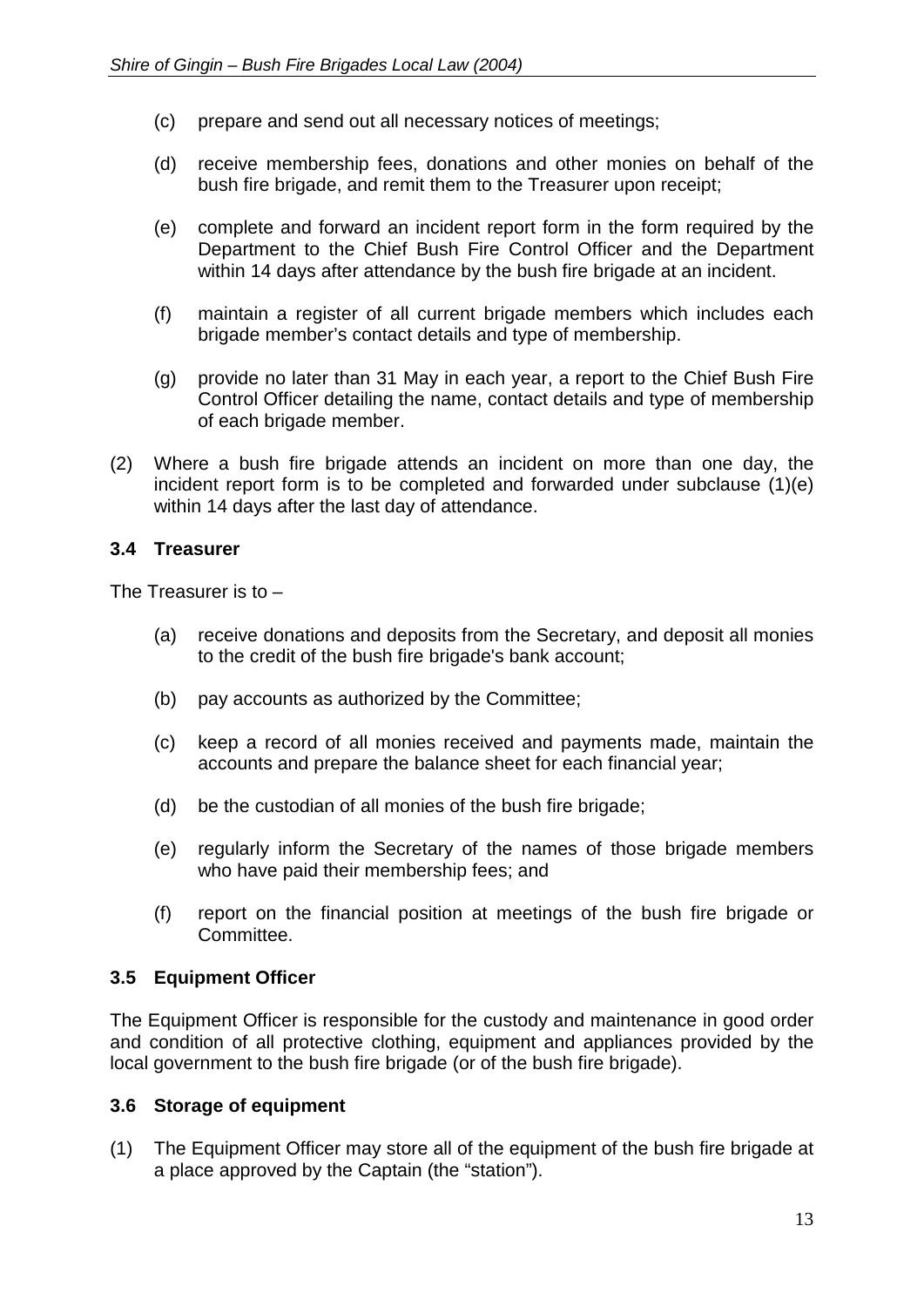(2) If there is to be more than one station in the brigade area, the Equipment Officer is to appoint in respect of each station a person who is responsible for the custody and maintenance in good order and condition of all equipment and appliances at the station, subject to any direction of the Equipment Officer.

# <span id="page-17-0"></span>**3.7 Equipment Officer to report**

The Equipment Officer is to provide, no later than 31 May of each year, a report to the local government and bush fire brigade captain describing the nature, quantity and quality of all protective clothing, equipment and appliances of the bush fire brigade which are generally available within the bush fire brigade area (or at a station of the bush fire brigade).

# **3.8 Training Officer**

The Training Officer is responsible for the coordination of brigade training under the direction of the Captain.

# **PART 4 – COMMITTEE**

# <span id="page-17-1"></span>**4.1 Management of bush fire brigade**

- (1) Subject to the provisions of these Rules, the administration and management of the affairs of the bush fire brigade are vested in the Committee.
- (2) Without limiting the generality of subclause (1), the Committee is to have the following functions –
	- (a) to recommend to the local government amendments to these Rules;
	- (b) to draft the annual budget for the bush fire brigade and present it at the annual general meeting of the bush fire brigade;
	- (c) to propose a motion for consideration at any meeting of the bush fire brigade;
	- (d) to recommend to the local government equipment which needs to be supplied by the local government to the bush fire brigade;
	- (e) to invest or place on deposit any of the funds of the bush fire brigade not immediately required to perform the normal brigade activities;
	- (f) to delegate to a person, as from time to time thought fit, any functions (being less than the total functions of the Committee) on any conditions it thinks fit;
	- (g) to do all things necessary or convenient in order to perform any of its functions and to secure the performance of the normal brigade activities by the bush fire brigade; and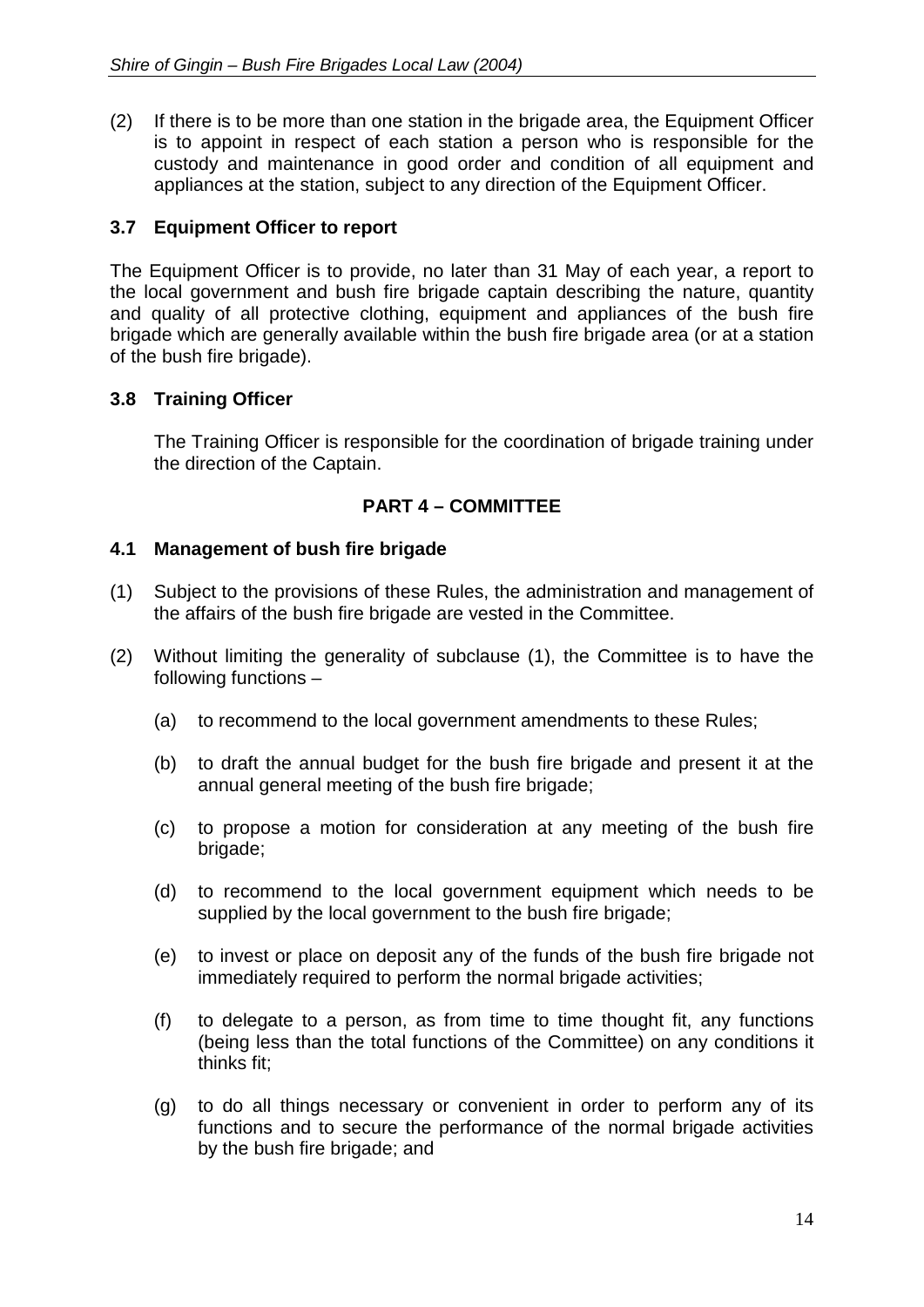(h) to deal with membership applications, grievances, disputes and disciplinary matters.

# <span id="page-18-0"></span>**4.2 Constitution of Committee**

- (1) The Committee of the bush fire brigade is to consist of the brigade officers being the Captain, Secretary, Treasurer, Equipment Officer and the Lieutenants of the bush fire brigade.
- (2) The brigade officers are to  $-$ 
	- (a) be elected at the annual general meeting of the bush fire brigade;
	- (b) hold office until the next annual general meeting; and
	- (c) be eligible for re-election at the next annual general meeting.
- (3) Any brigade officer may be removed from office by an absolute majority decision of the brigade members present in person or by proxy at a special meeting called for such a purpose.
- (4) The Committee may appoint a brigade member to fill a vacancy in any office arising from a resolution under subclause (3) or which has arisen for any other reason.

# **PART 5 – MEETINGS OF BUSH FIRE BRIGADE**

#### <span id="page-18-1"></span>**5.1 Ordinary meetings**

- (1) Ordinary meetings may be called at any time by the Secretary by giving at least 7 days notice to all brigade members and to the Chief Fire Control Officer, for the purpose of –
	- (a) organising and checking equipment;
	- (b) requisitioning new or replacement equipment;
	- (c) organising field excursions, training sessions, hazard reduction programs, and the preparation of fire-breaks;
	- (d) establishing new procedures in respect of any of the normal brigade activities; and
	- (e) dealing with any general business.
- (2) In a notice given under subclause (1), the Secretary is to specify the business which is to be conducted at the meeting.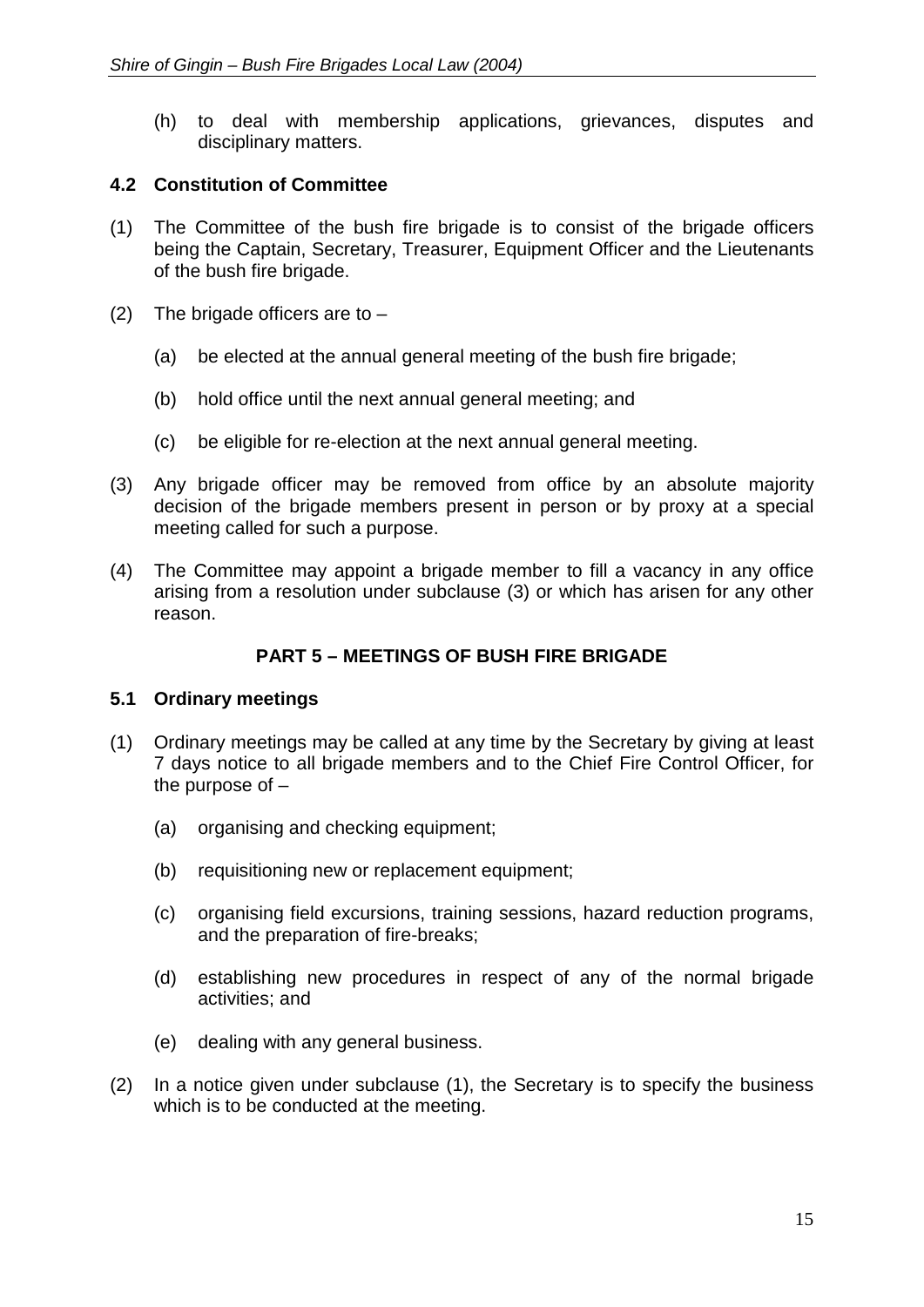(3) Business may be conducted at an ordinary meeting of the bush fire brigade notwithstanding that it was not specified in a notice given under subclause (1) in relation to that meeting.

# <span id="page-19-0"></span>**5.2 Special meetings**

- (1) The Secretary is to call a special meeting when 5 or more brigade members request one in writing.
- (2) At least 2 days notice of a special meeting is to be given by the Secretary, to all brigade members and to the Chief Bush Fire Control Officer.
- (3) In a notice given under subclause (2) the Secretary is to specify the business which is to be conducted at the meeting.
- (4) No business is to be conducted at a special meeting beyond that specified in a notice given under subclause (2) in relation to that meeting.

#### <span id="page-19-1"></span>**5.3 Annual general meeting**

- (1) At least 7 days notice of the annual general meeting is to be given by the Secretary to all brigade members and to the Chief Bush Fire Control Officer.
- (2) At the annual general meeting the bush fire brigade is to  $-$ 
	- (a) elect the brigade officers from among the brigade members;
	- (b) consider the Captain's report on the year's activities;
	- (c) adopt the annual financial statements;
	- (d) appoint an Auditor for the ensuing financial year in accordance with clause 5.6; and
	- (e) deal with any general business.
- (3) In a notice given under subclause (1), the Secretary is to specify the business which is to be conducted at the meeting.
- (4) Business may be conducted at an annual general meeting notwithstanding that it was not specified in a notice given under subclause (1) in relation to that meeting.

#### <span id="page-19-2"></span>**5.4 Quorum**

- (1) The quorum for a meeting of the bush fire brigade is at least 50% of the number of offices (whether vacant or not) of member of the bush fire brigade.
- (2) No business is to be transacted at a meeting of the bush fire brigade unless a quorum of brigade members is present in person or by proxy.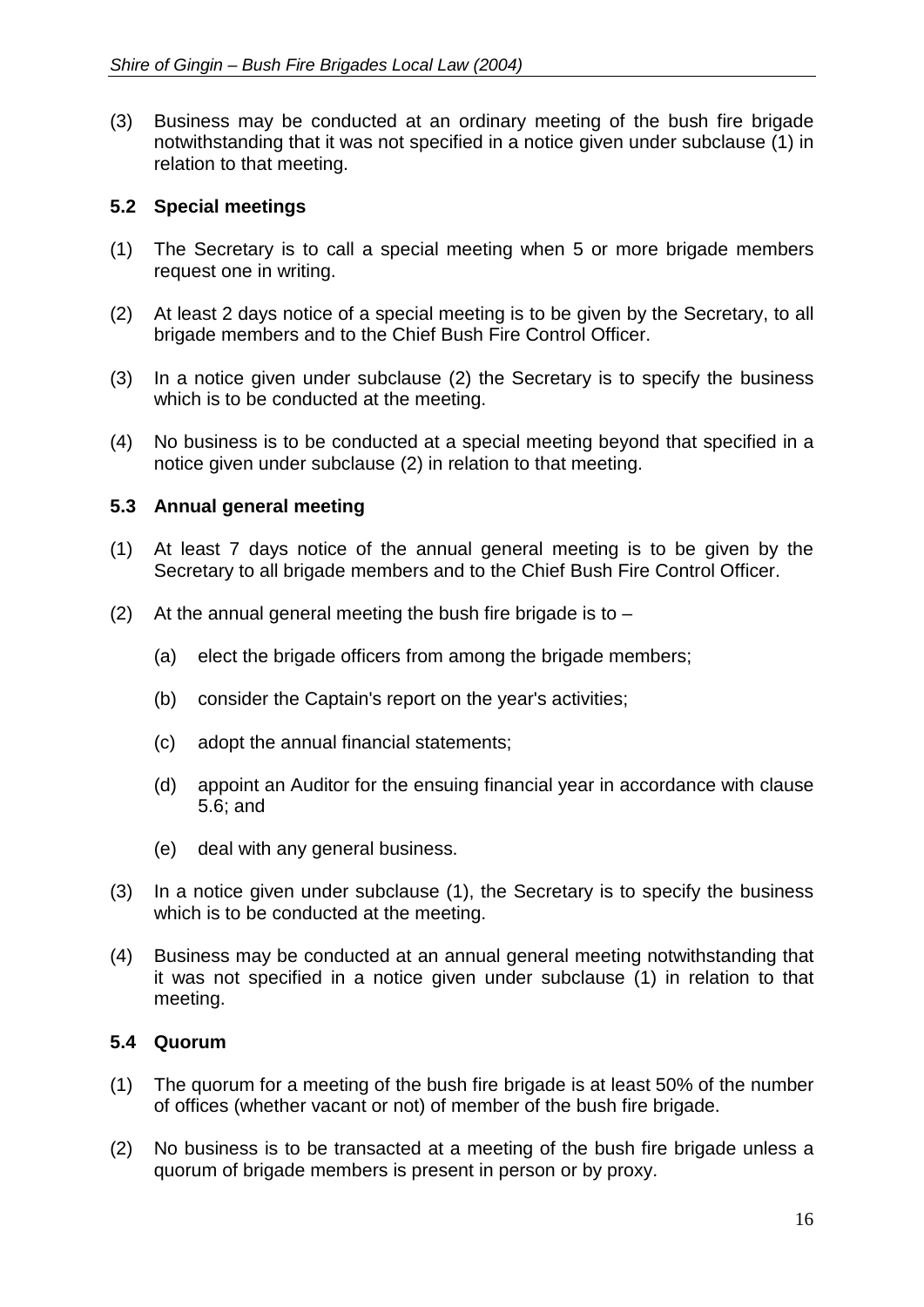# <span id="page-20-0"></span>**5.5 Voting**

Each brigade member is to have one vote, however in the event of an equality of votes, the Captain (or person presiding) may exercise a casting vote.

#### <span id="page-20-1"></span>**5.6 Auditor**

- (1) At the annual general meeting a person, not being a brigade member, is to be appointed as the Auditor of the bush fire brigade for the ensuing financial year.
- (2) The Auditor is to audit the accounts of the bush fire brigade not less than 7 days before the annual general meeting and is to certify to their correctness or otherwise and present a report at the annual general meeting.

# **PART 6 – MEETINGS OF COMMITTEE**

#### <span id="page-20-2"></span>**6.1 Meetings of Committee**

- (1) The Committee is to meet for the despatch of business, adjourn and otherwise regulate its meeting as it thinks fit.
- (2) The Captain or Secretary may convene a meeting of the Committee at any time.

#### <span id="page-20-3"></span>**6.2 Quorum**

No business is to be transacted at a meeting of the Committee unless a quorum of 3 brigade officers are present in person.

#### <span id="page-20-4"></span>**6.3 Voting**

Each brigade officer is to have one vote, however in the case of an equality of votes, the Captain (or person presiding) may exercise a casting vote.

# **PART 7 – GENERAL ADMINISTRATION MATTERS**

#### <span id="page-20-5"></span>**7.1 Fees**

- (1) The membership fees, if any, for each type of member for the ensuing 12 months are to be determined by the bush fire brigade at the annual general meeting.
- (2) Subject to subclause (3), a member is to pay the membership fees for her or his type of membership on or before 1 May.
- <span id="page-20-6"></span>(3) The bush fire brigade may exempt a brigade member, or a class of membership, from the payment of membership fees, for such period and on such conditions as the bush fire brigade may determine.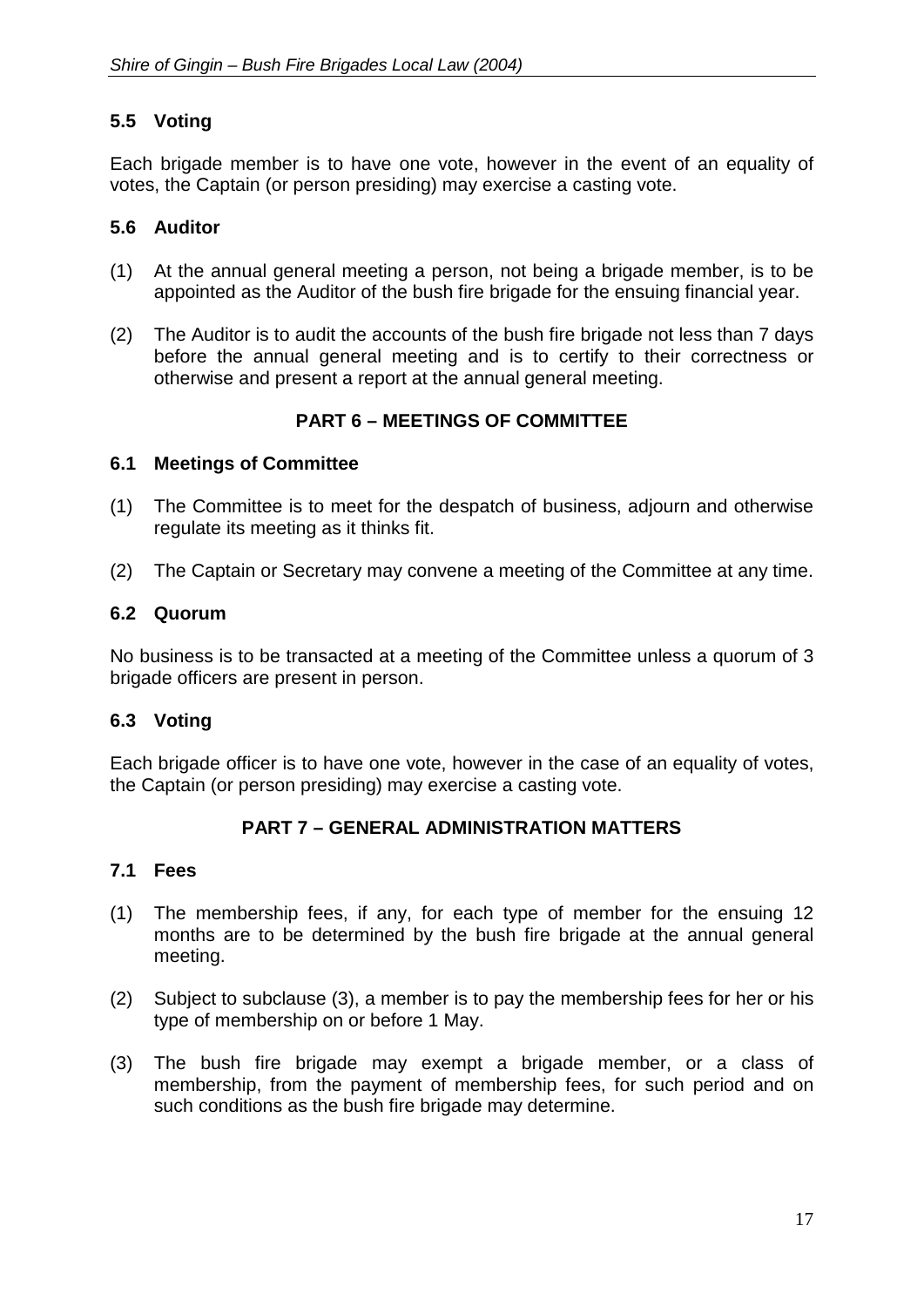# **7.2 Funds**

The funds of the bush fire brigade are to be used solely for the objective of the bush fire brigade.

# <span id="page-21-0"></span>**7.3 Financial year**

The financial year of the bush fire brigade is to commence on 1 July and is to end on 30 June of the following year.

# <span id="page-21-1"></span>**7.4 Banking**

- (1) The funds of the bush fire brigade are to be placed in a bank account and are to be drawn on only by cheques signed jointly by any 2 of the Captain, Secretary or Treasurer.
- (2) If the Secretary/Treasurer is a combined position, the Captain and Secretary/Treasurer are to sign the cheques referred to in subclause (1).

#### <span id="page-21-2"></span>**7.5 Disclosure of interests**

- (1) A brigade member shall disclose to the bush fire brigade or Committee any financial interest (whether direct or indirect) he or she may have in any matter being considered by the bush fire brigade or Committee, as appropriate.
- (2) If a financial interest has been disclosed under subclause (1), then the bush fire brigade or Committee, as appropriate, is to decide, in the absence of the brigade member who disclosed that interest, whether or not the brigade member is to be permitted to vote on that matter.
- (3) Where the bush fire brigade or Committee, as appropriate, decides under subclause (2), that a brigade member is not to be permitted to vote on a matter, and the brigade member votes on the matter, then her or his vote is to be taken to have no effect and is not to be counted.

#### <span id="page-21-3"></span>**7.6 Disagreements**

- (1) Any disagreement between brigade members may be referred to either the Captain or to the Committee.
- (2) Where a disagreement in subclause (1) is considered by the Captain or the Committee to be of importance to the interests of the bush fire brigade, then the Captain or the Committee, as the case may be, is to refer the disagreement to the annual general meeting, an ordinary meeting or a special meeting of the bush fire brigade.
- (3) The local government is the final authority on matters affecting the bush fire brigade, and may resolve any disagreement which is not resolved under subclause (1) or (2).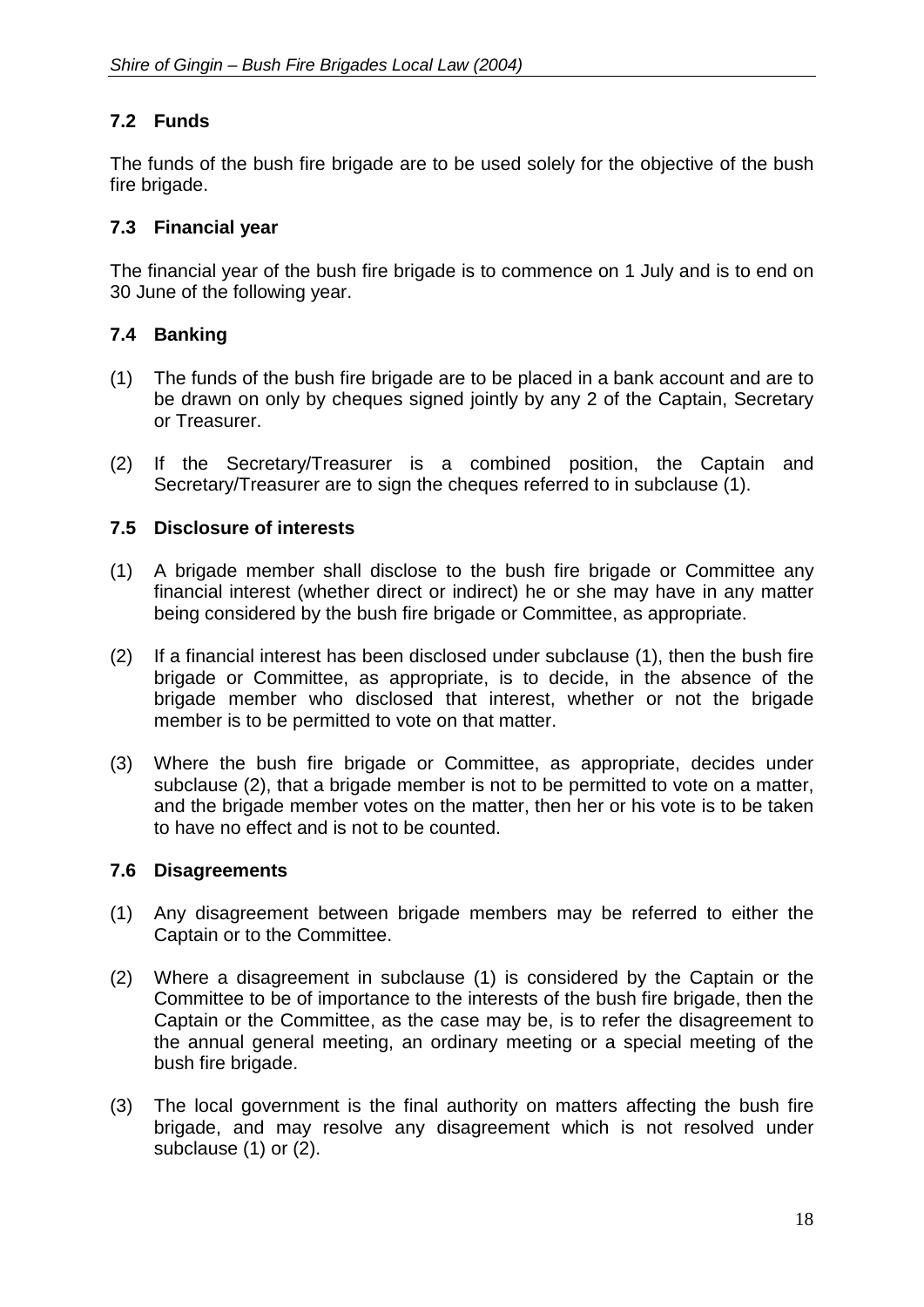# **PART 8 – NOTICES AND PROXIES**

#### <span id="page-22-0"></span>**8.1 Notices**

- (1) Notices of meetings of the bush fire brigade are to be in writing and sent by ordinary post to the registered address of each brigade member.
- (2) Notices of meetings of the Committee may be given in writing in accordance with subclause (1) or by such other means as the Committee may decide (by an absolute majority) at a meeting of the Committee.
- (3) Any accidental omission to give notice of a meeting to, or non-receipt by a person entitled to receive such notice, is not to invalidate the meeting the subject of the notice or any resolutions passed at the meeting.
- (4) Where any notice other than a notice of meeting is to be given under these Rules, the notice is to be –
	- (a) in writing;
	- (b) unless otherwise specified, given to or by the Secretary;
	- (c) given by  $-$ 
		- (i) personal delivery;
		- (ii) post;
		- (iii) facsimile transmission; or
		- (iv) email.
	- (d) taken to have been received, as the case may be  $-$ 
		- (i) at the time of personal delivery;
		- (ii) 2 business days after posting;
		- (iii) on the printing of the sender's transmission report; or
		- (iv) if no notification is received to indicate that an email is undeliverable.

#### <span id="page-22-1"></span>**8.2 Proxies**

(1) Where under these Rules a brigade member may vote by proxy, in order for the proxy to so vote, the brigade member or the proxy shall give a notice in the form of that appearing in this clause, to the Secretary or the person presiding at the meeting before the start of the meeting at which the proxy is to be used.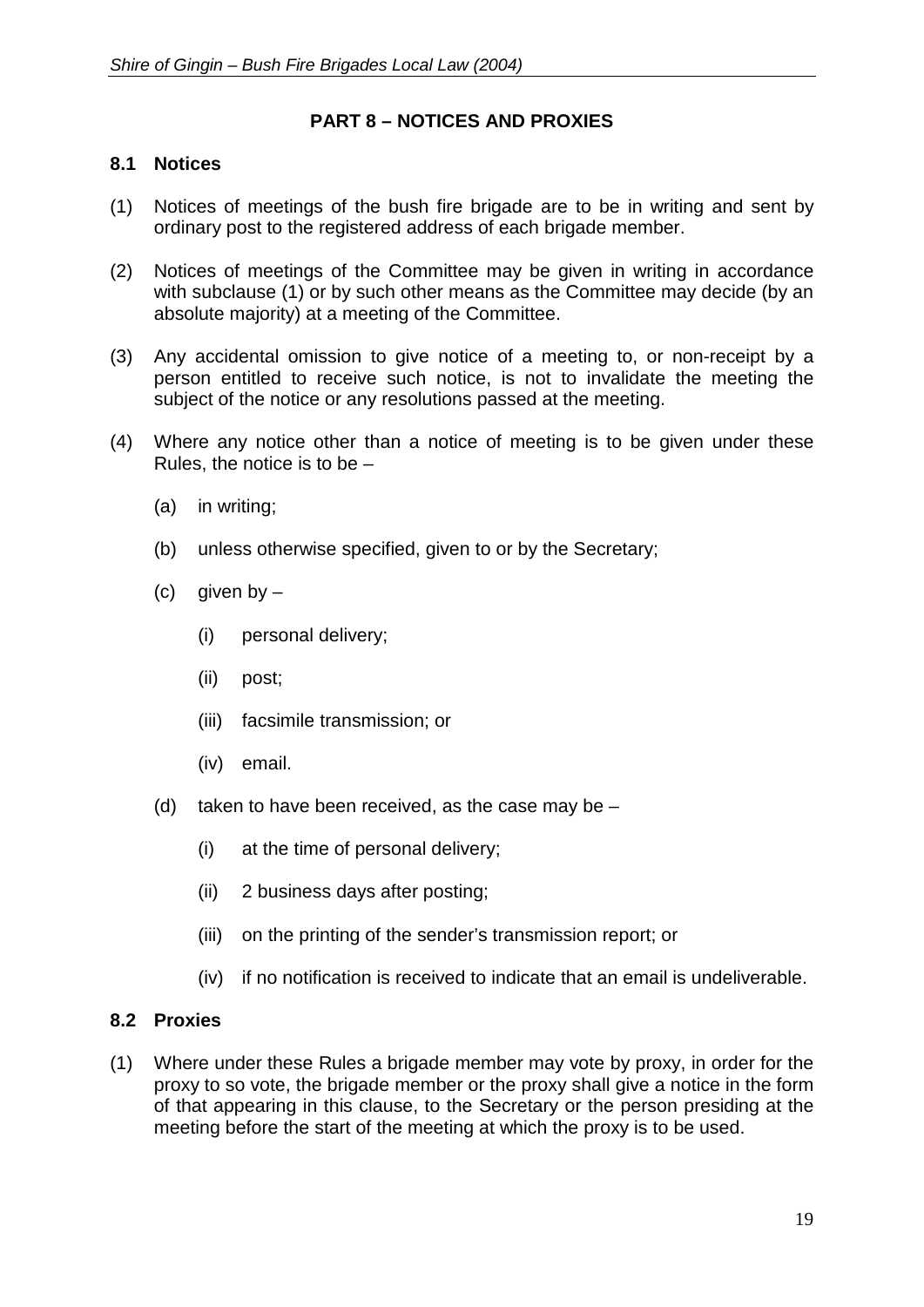- (2) A proxy is to be valid for the meeting for which it is given and for any adjournments of that meeting.
- (3) A proxy shall be valid for the number of votes to which the brigade member is entitled.
- (4) If the donor of the proxy does not give any indication of the manner in which the proxy is to vote, the proxy shall be entitled to vote or not vote as he or she thinks fit.
- (5) A proxy shall be entitled to speak on behalf of the donor of the proxy.
- (6) All forms appointing proxies deposited under subclause (1) are to be retained by the Secretary for not less than 28 days after the conclusion of the meeting to which they relate but if there is any objection to the validity of any vote at the meeting, they are to be retained until the determination of that objection.
- (7) The form appointing a proxy shall be in writing and signed by the brigade member appointing the proxy and shall be in or substantially in the form set out below -

#### **PROXY**

# **[INSERT NAME] BUSH FIRE BRIGADE**

#### **[ANNUAL] [EXTRAORDINARY] GENERAL MEETING TO BE HELD ON [DATE]**

I, \_\_\_\_\_\_\_\_\_\_\_\_\_\_\_\_\_\_\_\_\_\_\_\_\_\_\_\_\_\_\_\_\_\_\_\_\_\_\_\_\_\_\_\_\_\_\_\_\_\_\_\_\_\_\_\_\_\_\_\_\_\_\_\_\_,

Being a brigade member appoint **Example 1** be my proxy and vote on my behalf at the meeting of the bush fire brigade to be held on [insert date] and at any adjournment of it. The proxy shall vote as follows:

MOTION FOR AGAINST ABSTAIN

1. . . . . . . . . . . . . 2. . . . . . . . . . . . .

If there is no instruction to the proxy as to the way to vote, the proxy shall exercise her or his discretion as to how to vote or whether to vote at all. In respect of any vote taken at the meeting on a matter which does not appear on the agenda, the proxy shall exercise her or his discretion as to the way he or she casts the vote or whether it is cast at all.

Date: \_\_\_\_\_\_\_\_\_\_\_\_\_\_\_\_\_\_\_\_\_\_\_\_

Signed: \_\_\_\_\_\_\_\_\_\_\_\_\_\_\_\_\_\_\_\_\_\_

NOTE: To be valid this proxy must be completed and returned to the Secretary of the bush fire brigade (or the presiding member) prior to the commencement of the meeting for which the proxy is valid.